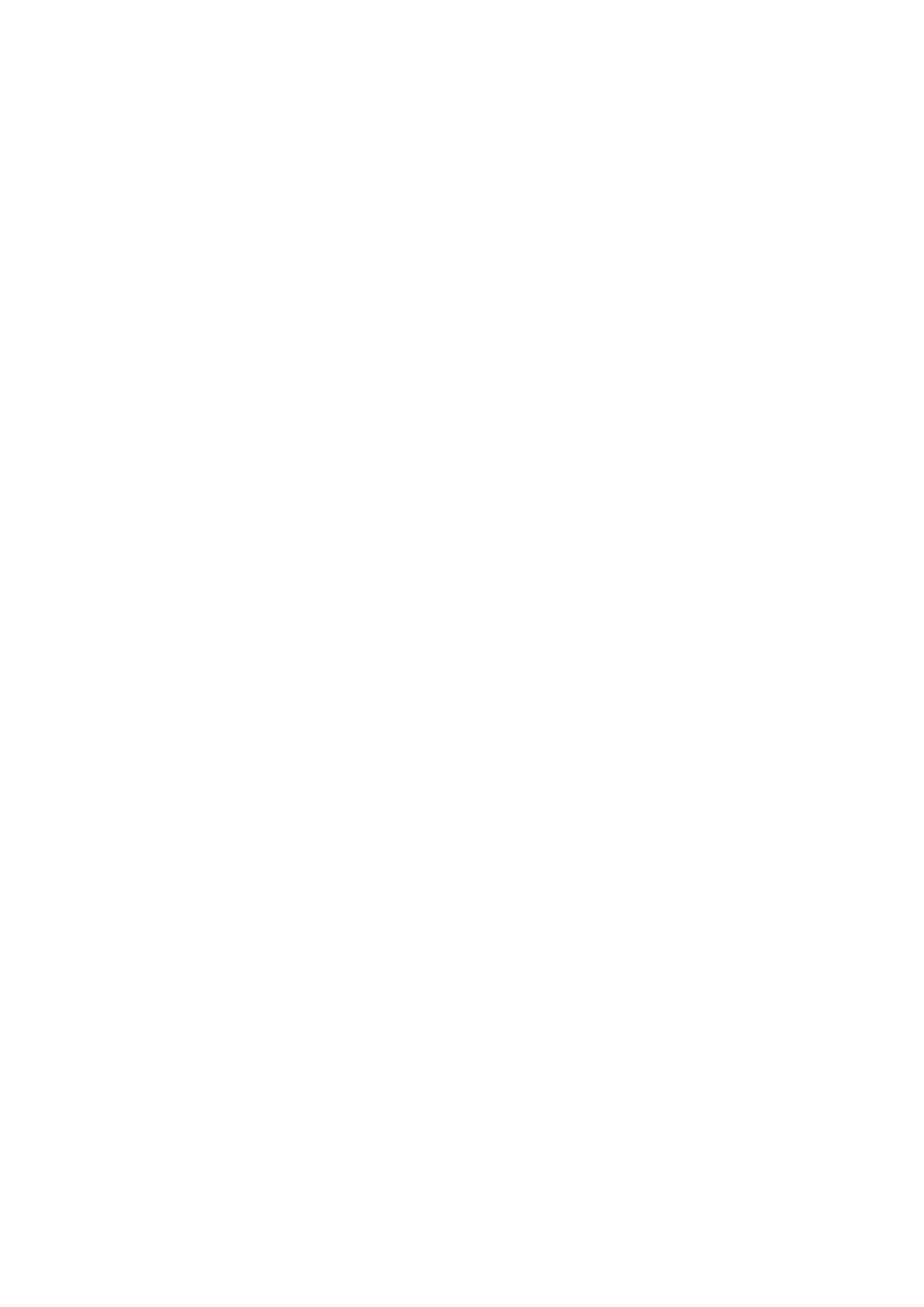## 8 April 2014 GOVERNMENT GAZETTE, WA 993

## **WORKCOVER WESTERN AUSTRALIA Premium Rates for 2014/15**

| Divn/Class |                                               |                             | Name                                                         | <b>Premium Rates</b><br>2014/15<br>$\frac{0}{0}$ |  |  |  |
|------------|-----------------------------------------------|-----------------------------|--------------------------------------------------------------|--------------------------------------------------|--|--|--|
| A          |                                               |                             | AGRICULTURE, FORESTRY AND FISHING                            |                                                  |  |  |  |
| 01         | <b>AGRICULTURE</b>                            |                             |                                                              |                                                  |  |  |  |
|            | 011                                           |                             | <b>Horticulture and Fruit Growing</b>                        |                                                  |  |  |  |
|            |                                               | 01110                       | <b>Plant Nurseries</b>                                       | 3.90                                             |  |  |  |
|            |                                               | 01120                       | Cut Flower and Flower Seed Growing                           | 2.94                                             |  |  |  |
|            |                                               | 01130                       | Vegetable Growing                                            | 3.26                                             |  |  |  |
|            |                                               | 01140                       | <b>Grape Growing</b>                                         | 3.31                                             |  |  |  |
|            |                                               | 01150<br>01160              | Apple and Pear Growing<br><b>Stone Fruit Growing</b>         | 2.93<br>3.57                                     |  |  |  |
|            |                                               | 01170                       | Kiwi Fruit Growing                                           | 3.36                                             |  |  |  |
|            |                                               | 01190                       | Fruit Growing n.e.c.                                         | 2.89                                             |  |  |  |
|            | 012                                           |                             | <b>Grain, Sheep and Beef Cattle Farming</b>                  |                                                  |  |  |  |
|            |                                               | 01210<br>01220              | Grain Growing<br>Grain-Sheep and Grain-Beef Cattle           | 4.30<br>4.40                                     |  |  |  |
|            |                                               |                             | Farming                                                      |                                                  |  |  |  |
|            |                                               | 01230                       | Sheep-Beef Cattle Farming                                    | 4.62                                             |  |  |  |
|            |                                               | 01240                       | Sheep Farming                                                | 5.73                                             |  |  |  |
|            |                                               | 01250                       | Beef Cattle Farming                                          | 6.43                                             |  |  |  |
|            | 013                                           | <b>Dairy Cattle Farming</b> |                                                              |                                                  |  |  |  |
|            |                                               | 01300                       | Dairy Cattle Farming                                         | 5.10                                             |  |  |  |
|            | 014                                           | <b>Poultry Farming</b>      |                                                              |                                                  |  |  |  |
|            |                                               | 01410<br>01420              | Poultry Farming (Meat)<br>Poultry Farming (Eggs)             | 4.23<br>4.89                                     |  |  |  |
|            | 015                                           |                             | <b>Other Livestock Farming</b>                               |                                                  |  |  |  |
|            |                                               | 01510                       | Pig Farming                                                  | 4.78                                             |  |  |  |
|            |                                               | 01520                       | Horse Farming                                                | 5.31                                             |  |  |  |
|            |                                               | 01530<br>01590              | Deer Farming<br>Livestock Farming n.e.c.                     | 4.90<br>4.47                                     |  |  |  |
|            | 016                                           | <b>Other Crop Growing</b>   |                                                              |                                                  |  |  |  |
|            |                                               | 01610                       | Sugar Cane Growing                                           | 4.32                                             |  |  |  |
|            |                                               | 01620                       | Cotton Growing                                               | 4.40                                             |  |  |  |
|            |                                               | 01690                       | Crop and Plant Growing n.e.c                                 | 4.49                                             |  |  |  |
| 02         | SERVICES TO AGRICULTURE; HUNTING AND TRAPPING |                             |                                                              |                                                  |  |  |  |
|            | 021                                           |                             | <b>Services to Agriculture</b>                               |                                                  |  |  |  |
|            |                                               | 02110                       | Cotton Ginning                                               | 4.53                                             |  |  |  |
|            |                                               | 02120                       | <b>Shearing Services</b>                                     | 5.57                                             |  |  |  |
|            |                                               | 02130<br>02190              | Aerial Agriculture Services<br>Services to Agriculture n.e.c | 4.75<br>3.74                                     |  |  |  |
|            | 022                                           | <b>Hunting and Trapping</b> |                                                              |                                                  |  |  |  |
|            |                                               | 02200                       | Hunting and Trapping                                         | 4.21                                             |  |  |  |
| 03         |                                               | <b>FORESTRY AND LOGGING</b> |                                                              |                                                  |  |  |  |
|            |                                               |                             |                                                              |                                                  |  |  |  |
|            | 030                                           | <b>Forestry and Logging</b> |                                                              | 4.25                                             |  |  |  |
|            |                                               | 03010<br>03020              | Forestry<br>Logging                                          | 4.78                                             |  |  |  |
|            |                                               | 03030                       | Services to Forestry                                         | 3.43                                             |  |  |  |
| 04         |                                               | <b>COMMERCIAL FISHING</b>   |                                                              |                                                  |  |  |  |
|            | 041                                           | <b>Marine Fishing</b>       |                                                              |                                                  |  |  |  |
|            |                                               | 04110                       | Rock Lobster Fishing                                         | 3.61                                             |  |  |  |
|            |                                               | 04120                       | Prawn Fishing                                                | 3.67                                             |  |  |  |
|            |                                               | 04130                       | Finfish Trawling                                             | 4.80                                             |  |  |  |
|            |                                               | 04140                       | Squid Jigging                                                | 3.93                                             |  |  |  |
|            |                                               | 04150<br>04190              | Line Fishing<br>Marine Fishing n.e.c.                        | 4.53<br>3.82                                     |  |  |  |
|            |                                               |                             |                                                              |                                                  |  |  |  |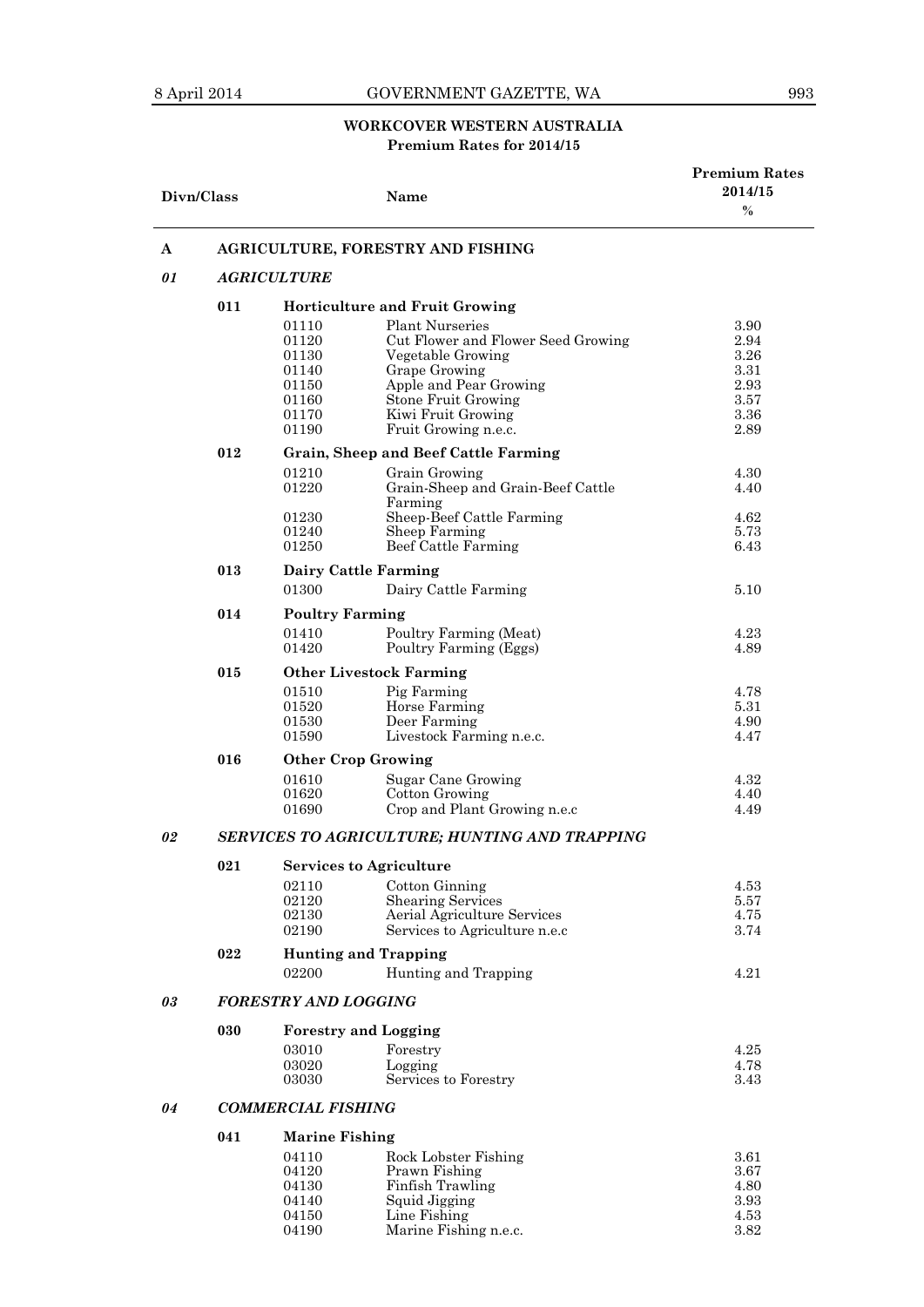| Divn/Class  |                           |                                                                               | Name                                                                                                                                                                                                              | <b>Premium Rates</b><br>2014/15<br>$\%$                              |  |  |  |  |
|-------------|---------------------------|-------------------------------------------------------------------------------|-------------------------------------------------------------------------------------------------------------------------------------------------------------------------------------------------------------------|----------------------------------------------------------------------|--|--|--|--|
|             | 042                       | Aquaculture<br>04200                                                          | Aquaculture                                                                                                                                                                                                       | 4.41                                                                 |  |  |  |  |
| в           | <b>MINING</b>             |                                                                               |                                                                                                                                                                                                                   |                                                                      |  |  |  |  |
| 11          |                           | <b>COAL MINING</b>                                                            |                                                                                                                                                                                                                   |                                                                      |  |  |  |  |
|             | 110                       | <b>Coal Mining</b><br>11010<br>11020                                          | <b>Black Coal Mining</b><br>Brown Coal Mining                                                                                                                                                                     | 2.54<br>2.34                                                         |  |  |  |  |
| 12          |                           | <b>OIL AND GAS EXTRACTION</b>                                                 |                                                                                                                                                                                                                   |                                                                      |  |  |  |  |
|             | 120                       | Oil and Gas Extraction                                                        |                                                                                                                                                                                                                   |                                                                      |  |  |  |  |
|             |                           | 12000<br>12001                                                                | Oil and Gas Extraction - On Land<br>Oil and Gas Extraction - Offshore                                                                                                                                             | 0.36<br>1.26                                                         |  |  |  |  |
| 13          |                           | <b>METAL ORE MINING</b>                                                       |                                                                                                                                                                                                                   |                                                                      |  |  |  |  |
|             | 131                       | <b>Metal Ore Mining</b>                                                       |                                                                                                                                                                                                                   |                                                                      |  |  |  |  |
|             |                           | 13110<br>13120<br>13130<br>13140<br>13141<br>13150<br>13160<br>13170<br>13190 | Iron Ore Mining<br><b>Bauxite Mining</b><br>Copper Ore Mining<br>Gold Ore Mining<br>Gold Mining Underground<br>Mineral Sand Mining<br>Nickel Ore Mining<br>Silver-Lead-Zinc Ore Mining<br>Metal Ore Mining n.e.c. | 0.79<br>1.18<br>1.99<br>1.09<br>4.03<br>1.05<br>1.64<br>1.45<br>1.53 |  |  |  |  |
| 14          |                           | <b>OTHER MINING</b>                                                           |                                                                                                                                                                                                                   |                                                                      |  |  |  |  |
|             | 141                       | 14110<br>14190                                                                | <b>Construction Material Mining</b><br>Gravel and Sand Quarrying<br>Construction Material Mining n.e.c.                                                                                                           | 2.24<br>3.12                                                         |  |  |  |  |
|             | 142                       | Mining n.e.c.                                                                 |                                                                                                                                                                                                                   |                                                                      |  |  |  |  |
|             |                           | 14200<br>14201                                                                | Mining n.e.c.<br>Salt Harvesting                                                                                                                                                                                  | 0.88<br>0.70                                                         |  |  |  |  |
| 15          | <b>SERVICES TO MINING</b> |                                                                               |                                                                                                                                                                                                                   |                                                                      |  |  |  |  |
|             | 151                       | Exploration                                                                   |                                                                                                                                                                                                                   |                                                                      |  |  |  |  |
|             |                           | 15110<br>15120<br>15130<br>15140                                              | Petroleum Exploration (Own Account)<br>Petroleum Exploration Services<br>Mineral Exploration (Own Account)<br>Mineral Exploration Services                                                                        | 1.11<br>2.19<br>0.68<br>3.39                                         |  |  |  |  |
|             | 152                       | <b>Other Mining</b>                                                           |                                                                                                                                                                                                                   |                                                                      |  |  |  |  |
|             |                           | 15200<br>15201                                                                | Other Mining Services - On Land<br>Other Mining Services - Offshore                                                                                                                                               | 1.80<br>0.75                                                         |  |  |  |  |
| $\mathbf C$ |                           | <b>MANUFACTURING</b>                                                          |                                                                                                                                                                                                                   |                                                                      |  |  |  |  |
| 21          |                           | <b>FOOD, BEVERAGE AND TOBACCO</b>                                             |                                                                                                                                                                                                                   |                                                                      |  |  |  |  |
|             | 211                       | 21110<br>21120<br>21130                                                       | <b>Meat and Meat Product Manufacturing</b><br>Meat Processing<br><b>Poultry Processing</b><br>Bacon, Ham and Smallgood Manufacturing                                                                              | 4.46<br>3.99<br>4.88                                                 |  |  |  |  |
|             | 212                       |                                                                               | <b>Dairy Product Manufacturing</b>                                                                                                                                                                                |                                                                      |  |  |  |  |
|             |                           | 21210<br>21220<br>21290                                                       | Milk and Cream Processing<br>Ice Cream Manufacturing<br>Dairy Product Manufacturing n.e.c.                                                                                                                        | 3.34<br>4.39<br>3.75                                                 |  |  |  |  |
|             | 213                       |                                                                               | <b>Fruit and Vegetable Processing</b>                                                                                                                                                                             |                                                                      |  |  |  |  |
|             |                           | 21300                                                                         | Fruit and Vegetable Processing                                                                                                                                                                                    | 3.02                                                                 |  |  |  |  |
|             | 214                       | 21400                                                                         | Oil and Fat Manufacturing<br>Oil and Fat Manufacturing                                                                                                                                                            | 4.74                                                                 |  |  |  |  |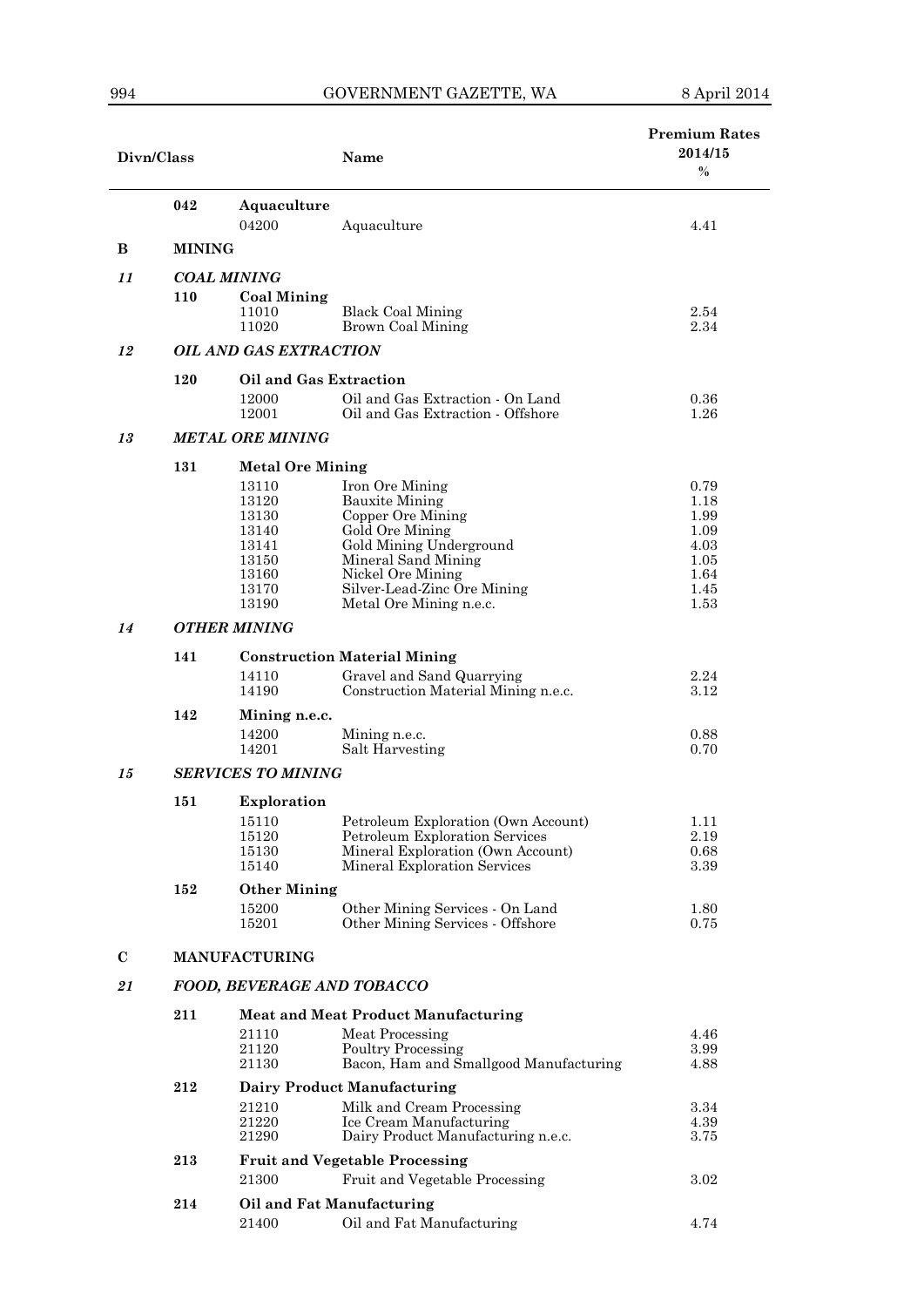÷,

| Divn/Class |     |                                 | Name                                                                                          | <b>Premium Rates</b><br>2014/15<br>$\%$ |  |
|------------|-----|---------------------------------|-----------------------------------------------------------------------------------------------|-----------------------------------------|--|
|            | 215 |                                 | <b>Flour Mill and Cereal Food Manufacturing</b>                                               |                                         |  |
|            |     | 21510                           | Flour Mill Product Manufacturing                                                              | 3.28                                    |  |
|            |     | 21520                           | Cereal Food and Baking Mix Manufacturing                                                      | 3.56                                    |  |
|            |     |                                 |                                                                                               |                                         |  |
|            | 216 |                                 | <b>Bakery Product Manufacturing</b>                                                           |                                         |  |
|            |     | 21610                           | <b>Bread Manufacturing</b>                                                                    | 4.31                                    |  |
|            |     | 21620                           | Cake and Pastry Manufacturing                                                                 | 4.08                                    |  |
|            |     | 21630                           | Biscuit Manufacturing                                                                         | 4.25                                    |  |
|            | 217 | <b>Other Food Manufacturing</b> |                                                                                               |                                         |  |
|            |     | 21710                           | Sugar Manufacturing                                                                           | 4.07                                    |  |
|            |     | 21720                           | Confectionery Manufacturing                                                                   | 4.15                                    |  |
|            |     | 21730                           | Seafood Processing                                                                            | 4.40                                    |  |
|            |     | 21740                           | Prepared Animal and Bird Feed                                                                 | 5.01                                    |  |
|            |     |                                 | Manufacturing                                                                                 |                                         |  |
|            |     | 21790                           | Food Manufacturing n.e.c.                                                                     | 3.67                                    |  |
|            | 218 |                                 | <b>Beverage and Malt Manufacturing</b>                                                        |                                         |  |
|            |     | 21810                           | Soft Drink, Cordial and Syrup                                                                 | 1.74                                    |  |
|            |     |                                 | Manufacturing                                                                                 |                                         |  |
|            |     | 21820                           | Beer Manufacturing                                                                            | 1.73                                    |  |
|            |     | 21821                           | Malt Manufacturing                                                                            | 1.98                                    |  |
|            |     | 21830                           | Wine Manufacturing                                                                            | 1.84                                    |  |
|            |     | 21840                           | Spirit Manufacturing                                                                          | 1.86                                    |  |
|            | 219 |                                 | <b>Tobacco Product Manufacturing</b>                                                          |                                         |  |
|            |     | 21900                           | Tobacco Product Manufacturing                                                                 | 3.30                                    |  |
| 22         | 221 | <b>MANUFACTURING</b>            | TEXTILE, CLOTHING, FOOTWEAR AND LEATHER<br>Textile Fibre, Yarn and Woven Fabric Manufacturing |                                         |  |
|            |     | 22110                           | Wool Scouring                                                                                 | 2.91                                    |  |
|            |     | 22120                           | Synthetic Fibre Textile Manufacturing                                                         | 2.76                                    |  |
|            |     | 22130                           | Cotton Textile Manufacturing                                                                  | 2.75                                    |  |
|            |     | 22140                           | Wool Textile Manufacturing                                                                    | 2.74                                    |  |
|            |     | 22150                           | <b>Textile Finishing</b>                                                                      | 2.72                                    |  |
|            | 222 |                                 | <b>Textile Product Manufacturing</b>                                                          |                                         |  |
|            |     | 22210                           | Made-Up Textile Product Manufacturing                                                         | 2.59                                    |  |
|            |     | 22220                           | Textile Floor Covering Manufacturing                                                          | 2.65                                    |  |
|            |     | 22230                           | Rope, Cordage and Twine Manufacturing                                                         | 2.57                                    |  |
|            |     | 22290                           | Textile Product Manufacturing n.e.c.                                                          | 2.98                                    |  |
|            | 223 | <b>Knitting Mills</b>           |                                                                                               |                                         |  |
|            |     |                                 |                                                                                               |                                         |  |
|            |     | 22310<br>22320                  | Hosiery Manufacturing<br>Cardigan and Pullover Manufacturing                                  | 2.55<br>2.63                            |  |
|            |     | 22390                           | Knitting Mill Product Manufacturing n.e.c.                                                    | 3.08                                    |  |
|            |     |                                 |                                                                                               |                                         |  |
|            | 224 | <b>Clothing Manufacturing</b>   |                                                                                               |                                         |  |
|            |     | 22410                           | Men's and Boys' Wear Manufacturing                                                            | 2.48                                    |  |
|            |     | 22420<br>22430                  | Women's and Girls' Wear Manufacturing                                                         | 2.90                                    |  |
|            |     |                                 | Sleepwear, Underwear and Infant Clothing<br>Manufacturing                                     | 2.49                                    |  |
|            |     | 22490                           | Clothing Manufacturing n.e.c.                                                                 | 2.26                                    |  |
|            | 225 | <b>Footwear Manufacturing</b>   |                                                                                               |                                         |  |
|            |     | 22500                           | Footwear Manufacturing                                                                        | 2.26                                    |  |
|            |     |                                 |                                                                                               |                                         |  |
|            | 226 |                                 | <b>Leather and Leather Product Manufacturing</b>                                              |                                         |  |
|            |     | 22610                           | Leather Tanning and Fur Dressing                                                              | 4.97                                    |  |
|            |     | 22620                           | Leather and Leather Substitute Product                                                        | 3.34                                    |  |
|            |     |                                 | Manufacturing                                                                                 |                                         |  |
| 23         |     |                                 | WOOD AND PAPER PRODUCT MANUFACTURING                                                          |                                         |  |

### **Log Sawmilling and Timber Dressing** 23110 Log Sawmilling 3.65 23120 Wood Chipping 4.58 23130 Timber Resawing and Dressing 3.81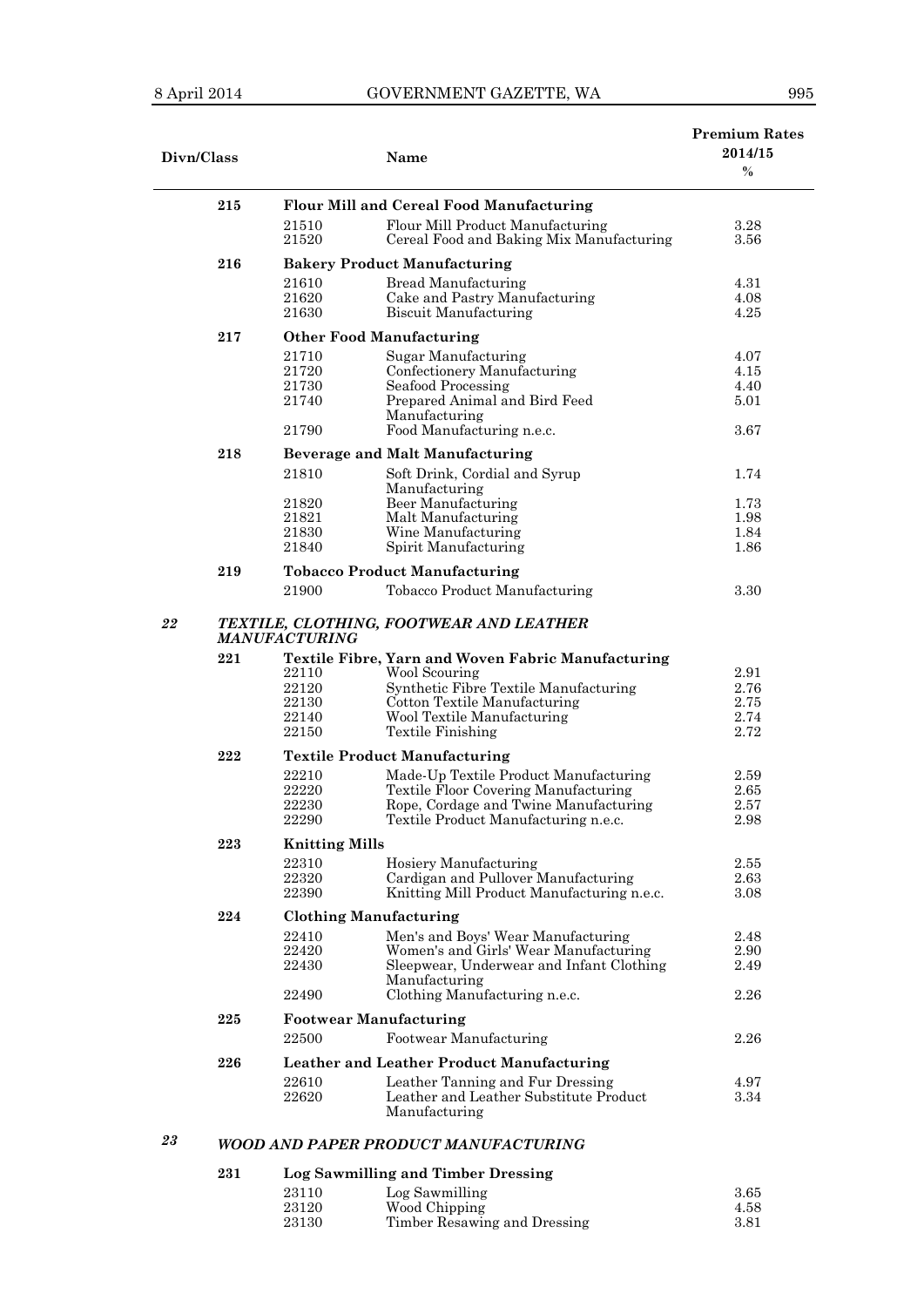| Divn/Class |                                                                   | Name                                 |                                                                        | <b>Premium Rates</b><br>2014/15<br>$\%$ |  |
|------------|-------------------------------------------------------------------|--------------------------------------|------------------------------------------------------------------------|-----------------------------------------|--|
|            | 232                                                               |                                      | <b>Other Wood Product Manufacturing</b>                                |                                         |  |
|            |                                                                   | 23210                                | Plywood and Veneer Manufacturing                                       | 3.61                                    |  |
|            |                                                                   | 23220                                | Fabricated Wood Manufacturing                                          | 3.29                                    |  |
|            |                                                                   | 23230                                | Wooden Structural Component                                            | 2.94                                    |  |
|            |                                                                   | 23290                                | Manufacturing<br>Wood Product Manufacturing n.e.c.                     | 4.23                                    |  |
|            | 233                                                               |                                      | <b>Paper and Paper Product Manufacturing</b>                           |                                         |  |
|            |                                                                   | 23310                                | Pulp, Paper and Paperboard Manufacturing                               | 3.49                                    |  |
|            |                                                                   | 23320                                | Solid Paperboard Container Manufacturing                               | 3.37                                    |  |
|            |                                                                   | 23330                                | Corrugated Paperboard Container                                        | 3.37                                    |  |
|            |                                                                   |                                      | Manufacturing                                                          |                                         |  |
|            |                                                                   | 23340<br>23390                       | Paper Bag and Sack Manufacturing<br>Paper Product Manufacturing n.e.c. | 3.38<br>3.42                            |  |
| 24         |                                                                   |                                      | PRINTING, PUBLISHING AND RECORDED MEDIA                                |                                         |  |
|            | 241                                                               |                                      | <b>Printing and Services to Printing</b>                               |                                         |  |
|            |                                                                   | 24110                                | Paper Stationery Manufacturing                                         | 1.06                                    |  |
|            |                                                                   | 24120                                | Printing                                                               | 1.15                                    |  |
|            |                                                                   | 24130                                | Services to Printing                                                   | 1.02                                    |  |
|            | 242                                                               | Publishing                           |                                                                        |                                         |  |
|            |                                                                   | 24210                                | Newspaper Printing or Publishing                                       | 0.88                                    |  |
|            |                                                                   | 24220                                | Other Periodical Publishing                                            | 0.63                                    |  |
|            |                                                                   | 24230                                | Book and Other Publishing                                              | 0.89                                    |  |
|            | 243                                                               |                                      | <b>Recorded Media Manufacturing and Publishing</b>                     |                                         |  |
|            |                                                                   | 24300                                | Recorded Media Manufacturing and<br>Publishing                         | 0.77                                    |  |
| 25         | PETROLEUM, COAL, CHEMICAL AND ASSOCIATED<br>PRODUCT MANUFACTURING |                                      |                                                                        |                                         |  |
|            | 251                                                               | <b>Petroleum Refining</b>            |                                                                        |                                         |  |
|            |                                                                   | 25100                                | Petroleum Refining                                                     | 1.27                                    |  |
|            | 252                                                               |                                      | Petroleum and Coal Product Manufacturing n.e.c                         |                                         |  |
|            |                                                                   | 25200                                | Petroleum and Coal Product Manufacturing<br>n.e.c.                     | 0.44                                    |  |
|            | 253                                                               | <b>Basic Chemical Manufacturing</b>  |                                                                        |                                         |  |
|            |                                                                   | 25310                                | Fertiliser Manufacturing                                               | 2.17                                    |  |
|            |                                                                   | 25320                                | Industrial Gas Manufacturing                                           | 1.98                                    |  |
|            |                                                                   | 25330                                | Synthetic Resin Manufacturing                                          | $2.52\,$                                |  |
|            |                                                                   | 25340                                | Organic Industrial Chemical Manufacturing                              | 2.40                                    |  |
|            |                                                                   | 25350                                | n.e.c.<br>Inorganic Industrial Chemical                                | 2.31                                    |  |
|            |                                                                   |                                      | Manufacturing n.e.c.                                                   |                                         |  |
|            | 254                                                               |                                      | <b>Other Chemical Product Manufacturing</b>                            |                                         |  |
|            |                                                                   | 25410                                | <b>Explosive Manufacturing</b>                                         | 1.44                                    |  |
|            |                                                                   | 25420                                | Paint Manufacturing                                                    | 1.41                                    |  |
|            |                                                                   | 25430                                | Medicinal and Pharmaceutical Product<br>Manufacturing                  | 1.31                                    |  |
|            |                                                                   | 25440                                | Pesticide Manufacturing                                                | 1.43                                    |  |
|            |                                                                   | 25450                                | Soap and Other Detergent Manufacturing                                 | 1.54                                    |  |
|            |                                                                   | 25460                                | Cosmetic and Toiletry Preparation<br>Manufacturing                     | 1.39                                    |  |
|            |                                                                   | 25470                                | Ink Manufacturing                                                      | 1.38                                    |  |
|            |                                                                   | 25490                                | Chemical Product Manufacturing n.e.c.                                  | 1.48                                    |  |
|            | 255                                                               | <b>Rubber Product Manufacturing</b>  |                                                                        |                                         |  |
|            |                                                                   | 25510                                | Rubber Tyre Manufacturing                                              | 1.81                                    |  |
|            |                                                                   | 25590                                | Rubber Product Manufacturing n.e.c.                                    | 1.97                                    |  |
|            | 256                                                               | <b>Plastic Product Manufacturing</b> |                                                                        |                                         |  |
|            |                                                                   | 25610                                | Plastic Blow Moulded Product                                           | 2.11                                    |  |
|            |                                                                   |                                      | Manufacturing                                                          |                                         |  |
|            |                                                                   | 25620                                | Plastic Extruded Product Manufacturing                                 | 2.27                                    |  |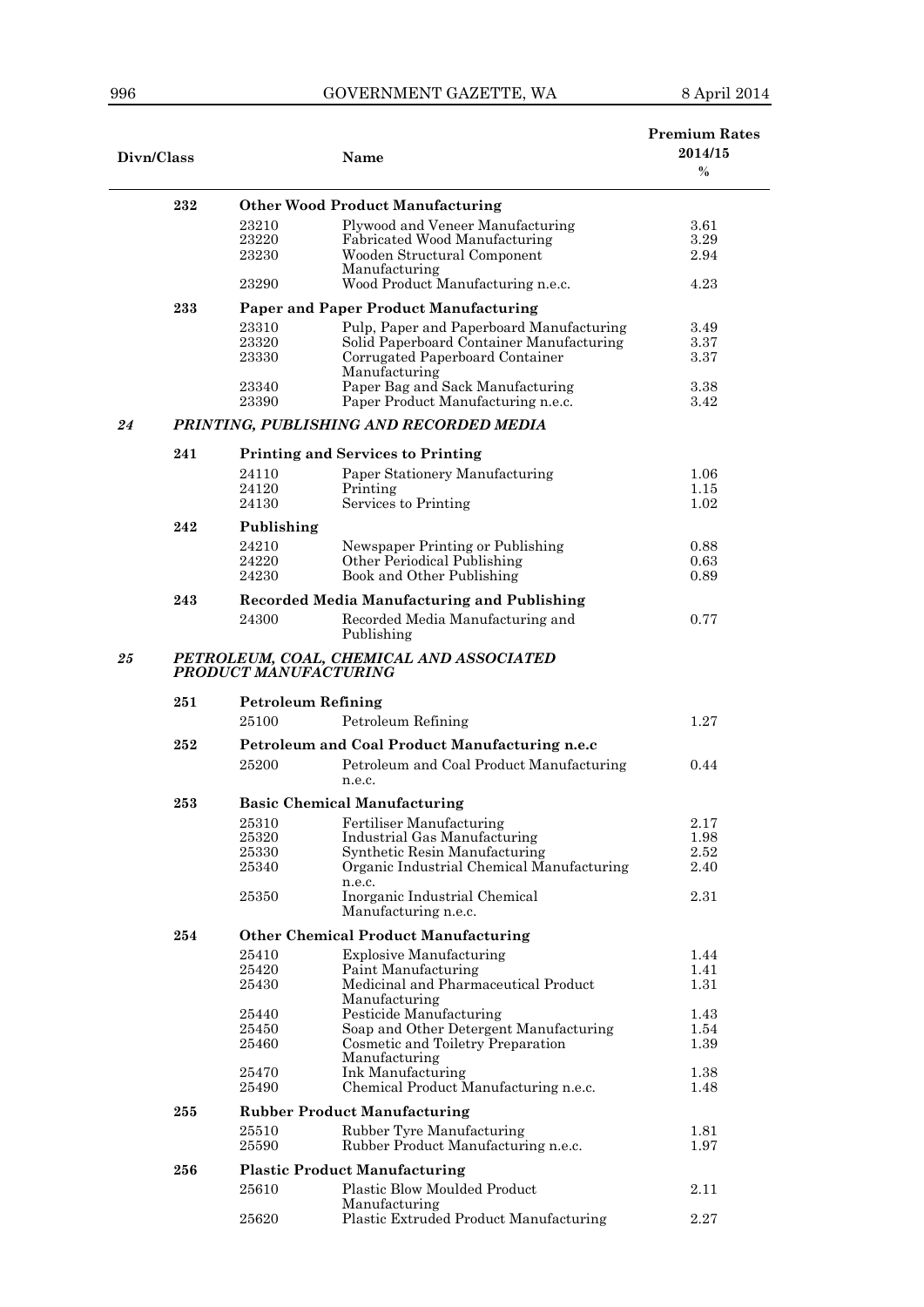| ×<br>I | ×<br>I |  |
|--------|--------|--|

| Divn/Class |     |                |                                                                             | <b>Premium Rates</b><br>2014/15 |  |
|------------|-----|----------------|-----------------------------------------------------------------------------|---------------------------------|--|
|            |     |                | Name                                                                        | $\%$                            |  |
|            |     | 25630          | Plastic Bag and Film Manufacturing                                          | $2.02\,$                        |  |
|            |     | 25640          | Plastic Product Rigid Fibre Reinforced<br>Manufacturing                     | 2.08                            |  |
|            |     | 25650          | Plastic Foam Product Manufacturing                                          | 1.99                            |  |
|            |     | 25660          | Plastic Injection Moulded Product                                           | 2.19                            |  |
|            |     |                | Manufacturing                                                               |                                 |  |
| 26         |     |                | NON-METALLIC MINERAL PRODUCT MANUFACTURING                                  |                                 |  |
|            | 261 |                | <b>Glass and Glass Product Manufacturing</b>                                |                                 |  |
|            |     | 26100          | Glass and Glass Product Manufacturing                                       | 2.76                            |  |
|            | 262 |                | <b>Ceramic Product Manufacturing</b>                                        |                                 |  |
|            |     | 26210          | Clay Brick Manufacturing                                                    | $2.13\,$                        |  |
|            |     | 26220          | Ceramic Product Manufacturing                                               | $2.15\,$                        |  |
|            |     | 26230<br>26290 | Ceramic Tile and Pipe Manufacturing<br>Ceramic Product Manufacturing n.e.c. | 3.00<br>2.79                    |  |
|            |     |                |                                                                             |                                 |  |
|            | 263 | Manufacturing  | <b>Cement, Lime, Plaster and Concrete Product</b>                           |                                 |  |
|            |     | 26310          | Cement and Lime Manufacturing                                               | 2.35                            |  |
|            |     | 26320          | Plaster Product Manufacturing                                               | 2.55                            |  |
|            |     | 26330          | Concrete Slurry Manufacturing                                               | 2.32                            |  |
|            |     | 26340          | Concrete Pipe and Box Culvert<br>Manufacturing                              | 2.43                            |  |
|            |     | 26350          | Concrete Product Manufacturing n.e.c.                                       | 2.55                            |  |
|            | 264 |                | Non-Metallic Mineral Product Manufacturing n.e.c.                           |                                 |  |
|            |     | 26400          | Non-Metallic Mineral Product                                                | 3.23                            |  |
|            |     |                | Manufacturing n.e.c.                                                        |                                 |  |
|            |     | 26401<br>26402 | Fibreglass and Insulation Manufacturing<br>Stone Products Manufacturing     | 4.23<br>3.28                    |  |
| 27         |     |                | <b>METAL PRODUCT MANUFACTURING</b>                                          |                                 |  |
|            | 271 |                | <b>Iron and Steel Manufacturing</b>                                         |                                 |  |
|            |     | 27110          | Basic Iron and Steel Manufacturing                                          | 3.69                            |  |
|            |     | 27120          | Iron and Steel Casting and Forging                                          | 3.07                            |  |
|            |     | 27130          | Steel Pipe and Tube Manufacturing                                           | 2.80                            |  |
|            | 272 |                | <b>Basic Non-Ferrous Metal Manufacturing</b>                                |                                 |  |
|            |     | 27210          | Alumina Production                                                          | 1.74                            |  |
|            |     | 27220          | Aluminium Smelting                                                          | 1.57                            |  |
|            |     | 27230          | Copper, Silver, Lead and Zinc Smelting,                                     | 1.97                            |  |
|            |     | 27290          | Refining<br>Basic Non-Ferrous Metal Manufacturing                           | 1.41                            |  |
|            |     |                | n.e.c.                                                                      |                                 |  |
|            | 273 |                | Non-Ferrous Basic Metal Product Manufacturing                               |                                 |  |
|            |     | 27310          | Aluminium Rolling, Drawing, Extruding                                       | $3.18\,$                        |  |
|            |     | 27320          | Non-Ferrous Metal Rolling, Drawing,                                         | 3.01                            |  |
|            |     | 27330          | Extruding n.e.c.<br>Non-Ferrous Metal Casting                               | 3.48                            |  |
|            | 274 |                | <b>Structural Metal Product Manufacturing</b>                               |                                 |  |
|            |     | 27410          | <b>Structural Steel Fabricating</b>                                         | 4.30                            |  |
|            |     | 27420          | Architectural Aluminium Product                                             | 2.84                            |  |
|            |     |                | Manufacturing                                                               |                                 |  |
|            |     | 27490          | Structural Metal Product Manufacturing<br>n.e.c.                            | 3.68                            |  |
|            | 275 |                | <b>Sheet Metal Product Manufacturing</b>                                    |                                 |  |
|            |     | 27510          | Metal Container Manufacturing                                               | 3.18                            |  |
|            |     | 27590          | Sheet Metal Product Manufacturing n.e.c.                                    | 2.41                            |  |
|            | 276 |                | <b>Fabricated Metal Product Manufacturing</b>                               |                                 |  |
|            |     | 27610          | Hand Tool and General Hardware                                              | 2.62                            |  |
|            |     |                | Manufacturing                                                               |                                 |  |
|            |     | 27620          | Spring and Wire Product Manufacturing                                       | $2.57\,$                        |  |
|            |     | 27630<br>27640 | Nut, Bolt, Screw and Rivet Manufacturing<br>Metal Coating and Finishing     | 2.53<br>3.38                    |  |
|            |     |                |                                                                             |                                 |  |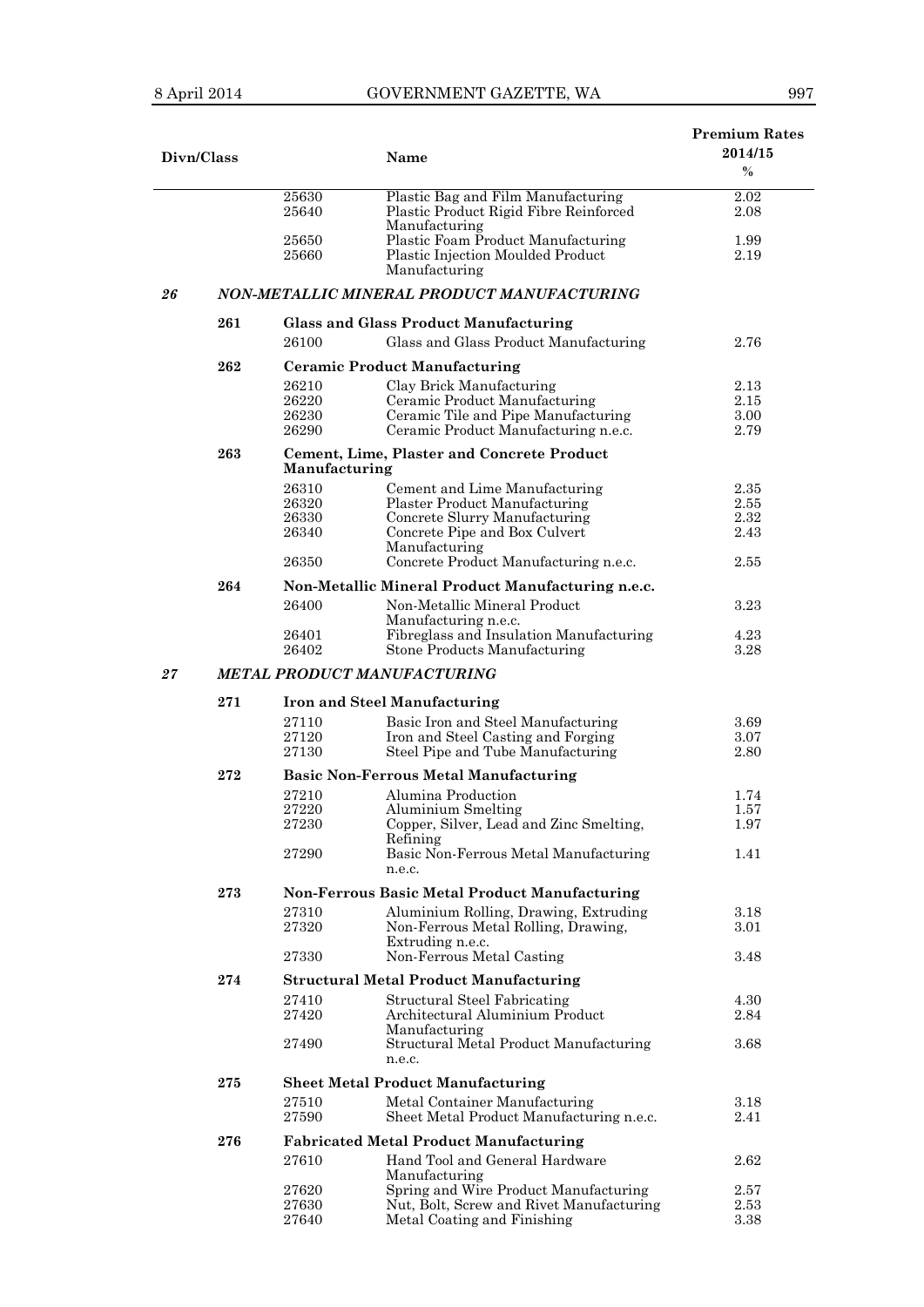|    |            |                                               |                                                         | <b>Premium Rates</b> |  |
|----|------------|-----------------------------------------------|---------------------------------------------------------|----------------------|--|
|    | Divn/Class |                                               | Name                                                    | 2014/15              |  |
|    |            |                                               |                                                         | $\%$                 |  |
|    |            | 27650                                         | Non-Ferrous Pipe Fitting Manufacturing                  | $2.62\,$             |  |
|    |            | 27690                                         | Fabricated Metal Product Manufacturing                  | 2.25                 |  |
|    |            |                                               | n.e.c.                                                  |                      |  |
|    |            | 27691                                         | Boiler Making and Installation                          | 3.42                 |  |
|    |            |                                               |                                                         |                      |  |
| 28 |            |                                               | MACHINERY AND EQUIPMENT MANUFACTURING                   |                      |  |
|    | 281        |                                               | Motor Vehicle and Part Manufacturing                    |                      |  |
|    |            | 28110                                         | Motor Vehicle Manufacturing                             | 3.25                 |  |
|    |            | 28120                                         | Motor Vehicle Body Manufacturing                        | 3.52                 |  |
|    |            | 28130                                         | Automotive Electrical and Instrument                    | 2.78                 |  |
|    |            |                                               | Manufacturing                                           |                      |  |
|    |            | 28190                                         | Automotive Component Manufacturing                      | 2.74                 |  |
|    |            |                                               | n.e.c.                                                  |                      |  |
|    | 282        |                                               | <b>Other Transport Equipment Manufacturing</b>          |                      |  |
|    |            | 28210                                         | Shipbuilding                                            | 1.84                 |  |
|    |            | 28220                                         | Boatbuilding                                            | 3.04                 |  |
|    |            | 28230                                         | Railway Equipment Manufacturing                         | 2.30                 |  |
|    |            | 28240                                         | Aircraft Manufacturing                                  | 2.02                 |  |
|    |            | 28290                                         | Transport Equipment Manufacturing n.e.c.                | 2.09                 |  |
|    |            |                                               |                                                         |                      |  |
|    | 283        |                                               | Photographic and Scientific Equipment                   |                      |  |
|    |            | Manufacturing                                 |                                                         |                      |  |
|    |            | 28310                                         | Photographic and Optical Good                           | 1.34                 |  |
|    |            |                                               | Manufacturing                                           |                      |  |
|    |            | 28320                                         | Medical and Surgical Equipment                          | 1.42                 |  |
|    |            |                                               | Manufacturing                                           |                      |  |
|    |            | 28390                                         | Professional and Scientific Equipment                   | 1.18                 |  |
|    |            |                                               | Manufacturing n.e.c.                                    |                      |  |
|    | 284        |                                               | <b>Electronic Equipment Manufacturing</b>               |                      |  |
|    |            | 28410                                         | Computer and Business Machine                           | 1.37                 |  |
|    |            |                                               | Manufacturing                                           |                      |  |
|    |            | 28420                                         | Telecommunication, Broadcasting and                     | 1.26                 |  |
|    |            |                                               | Transceiving Equipment Manufacturing                    |                      |  |
|    |            | 28490                                         | Electronic Equipment Manufacturing n.e.c.               | 0.82                 |  |
|    | 285        |                                               | <b>Electrical Equipment and Appliance Manufacturing</b> |                      |  |
|    |            | 28510                                         | Household Appliance Manufacturing                       | 1.94                 |  |
|    |            | 28520                                         | Electric Cable and Wire Manufacturing                   | 1.76                 |  |
|    |            | 28530                                         | Battery Manufacturing                                   | 1.84                 |  |
|    |            | 28540                                         | Electric Light and Sign Manufacturing                   | 1.79                 |  |
|    |            | 28590                                         | Electrical and Equipment Manufacturing                  | 1.81                 |  |
|    |            |                                               | n.e.c.                                                  |                      |  |
|    | 286        | <b>Industrial Manufacturing and Equipment</b> |                                                         |                      |  |
|    |            | Manufacturing                                 |                                                         |                      |  |
|    |            | 28610                                         | Agricultural Machinery Manufacturing                    | $2.57\,$             |  |
|    |            | 28620                                         | Mining and Construction Machinery                       | 1.89                 |  |
|    |            |                                               | Manufacturing                                           |                      |  |
|    |            | 28630                                         | Food Processing Machinery Manufacturing                 | 1.91                 |  |
|    |            | 28640                                         | Machine Tool and Part Manufacturing                     | 2.18                 |  |
|    |            | 28650                                         | Lifting and Material Handling Equipment                 | 2.26                 |  |
|    |            |                                               | Manufacturing                                           |                      |  |
|    |            | 28660                                         | Pump and Compressor Manufacturing                       | 2.26                 |  |
|    |            | 28670                                         | Commercial Space Heating and Cooling                    | 1.89                 |  |
|    |            |                                               | <b>Equipment Manufacturing</b>                          |                      |  |
|    |            | 28690                                         | Industrial Machinery and Equipment                      | 1.88                 |  |
|    |            |                                               | Manufacturing n.e.c.                                    |                      |  |
|    |            |                                               |                                                         |                      |  |

## *29 OTHER MANUFACTURING*

#### **291 Prefabricated Building Manufacturing**  <sup>2</sup><br>Prefabricated Metal Building

| 29110 | Prefabricated Metal Building                | 3.40 |
|-------|---------------------------------------------|------|
|       | Manufacturing                               |      |
| 29190 | Prefabricated Building Manufacturing n.e.c. | 2.70 |
|       |                                             |      |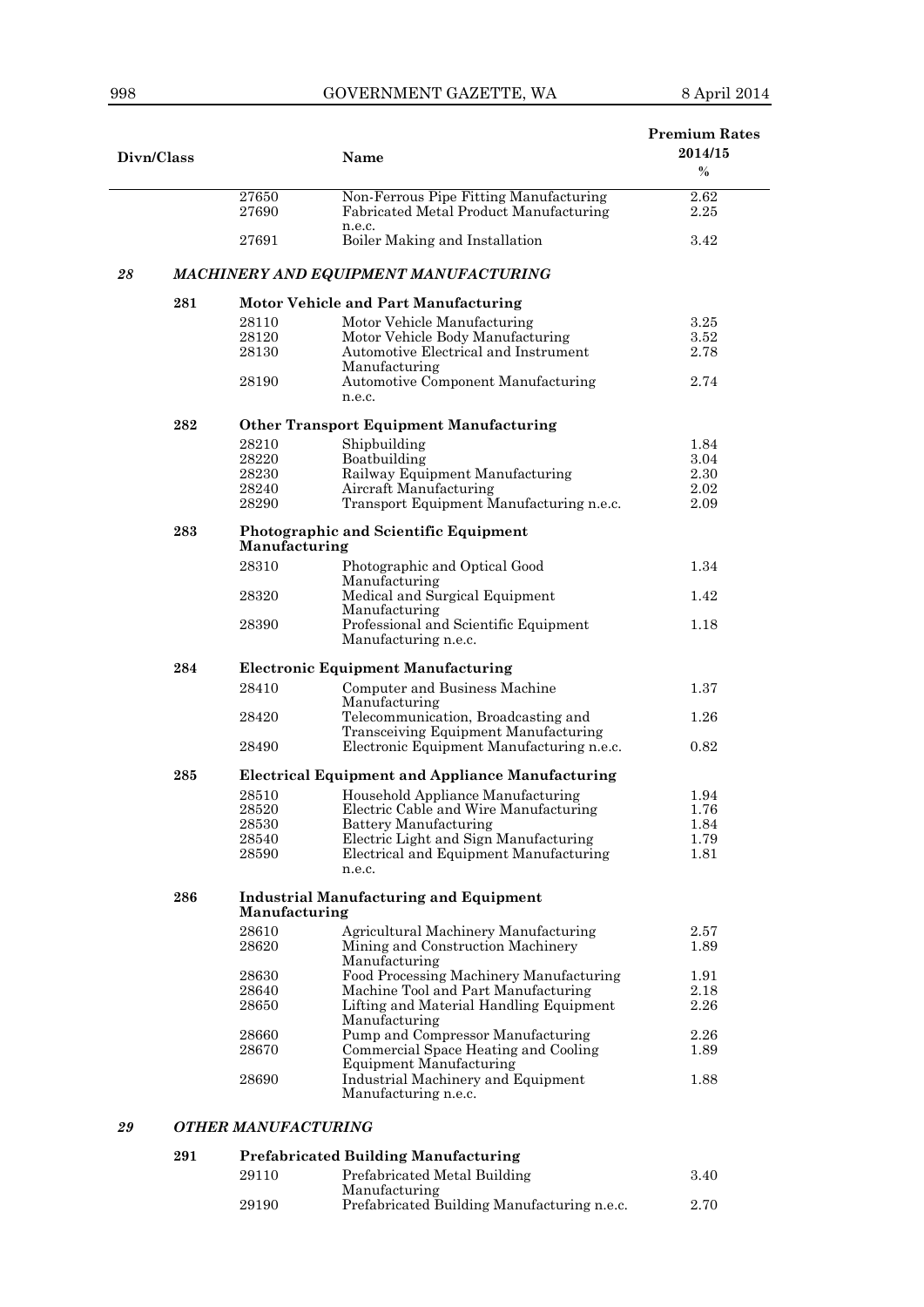|--|

| Divn/Class |                                    |                                   | <b>Name</b>                                                                       | <b>Premium Rates</b><br>2014/15<br>$\%$ |  |
|------------|------------------------------------|-----------------------------------|-----------------------------------------------------------------------------------|-----------------------------------------|--|
|            | 292                                |                                   | <b>Furniture Manufacturing</b>                                                    |                                         |  |
|            |                                    | 29210                             | Wooden Furniture and Upholstered Seat<br>Manufacturing                            | 3.55                                    |  |
|            |                                    | 29220                             | Sheet Metal Furniture Manufacturing                                               | 3.29                                    |  |
|            |                                    | 29230                             | Mattress Manufacturing (Except Rubber)                                            | 3.50                                    |  |
|            |                                    | 29290                             | Furniture Manufacturing n.e.c.                                                    | 3.42                                    |  |
|            | 294                                | <b>Other Manufacturing</b>        |                                                                                   |                                         |  |
|            |                                    | 29410                             | Jewellery and Silverware Manufacturing                                            | 3.12                                    |  |
|            |                                    | 29420<br>29490                    | Toy and Sporting Good Manufacturing<br>Manufacturing n.e.c.                       | 3.48<br>3.54                            |  |
| D          |                                    | ELECTRICITY, GAS AND WATER        |                                                                                   |                                         |  |
| 36         |                                    | <b>ELECTRICITY AND GAS SUPPLY</b> |                                                                                   |                                         |  |
|            |                                    |                                   |                                                                                   |                                         |  |
|            | 361                                | <b>Electrical Supply</b>          |                                                                                   |                                         |  |
|            |                                    | 36100                             | Electricity Supply                                                                | 0.50                                    |  |
|            | 362                                | <b>Gas Supply</b>                 |                                                                                   |                                         |  |
|            |                                    | 36200                             | Gas Supply                                                                        | 0.45                                    |  |
| 37         |                                    |                                   | <b>WATER SUPPLY, SEWERAGE AND DRAINAGE SERVICES</b>                               |                                         |  |
|            | 370                                |                                   | <b>Water Supply, Sewerage and Drainage Services</b>                               |                                         |  |
|            |                                    | 37010                             | Water Supply                                                                      | 0.36                                    |  |
|            |                                    | 37020                             | Sewerage and Drainage Services                                                    | 1.69                                    |  |
| E          |                                    | <b>CONSTRUCTION</b>               |                                                                                   |                                         |  |
| 41         | <b>GENERAL CONSTRUCTION</b>        |                                   |                                                                                   |                                         |  |
|            | 411                                | <b>Building Construction</b>      |                                                                                   |                                         |  |
|            |                                    | 41110                             | House Construction                                                                | 1.11                                    |  |
|            |                                    | 41120<br>41130                    | Residential Building Construction n.e.c.<br>Non-Residential Building Construction | 0.76                                    |  |
|            |                                    |                                   |                                                                                   | 2.02                                    |  |
|            | 412                                |                                   | <b>Non-Building Construction</b>                                                  |                                         |  |
|            |                                    | 41210<br>41220                    | Road and Bridge Construction<br>Non-Building Construction n.e.c.                  | 1.69<br>1.36                            |  |
| 42         | <b>CONSTRUCTION TRADE SERVICES</b> |                                   |                                                                                   |                                         |  |
|            | 421                                |                                   |                                                                                   |                                         |  |
|            |                                    | 42100                             | <b>Site Preparation Services</b><br>Site Preparation Services                     | 2.23                                    |  |
|            |                                    |                                   |                                                                                   |                                         |  |
|            | 422                                |                                   | <b>Building Structure Services</b>                                                |                                         |  |
|            |                                    | 42210<br>42220                    | Concreting Services<br><b>Bricklaying Services</b>                                | 4.09<br>4.53                            |  |
|            |                                    | 42230                             | Roofing Services                                                                  | 5.32                                    |  |
|            |                                    | 42240                             | <b>Structural Steel Erection Services</b>                                         | 2.55                                    |  |
|            | 423                                |                                   | <b>Installation Trade Services</b>                                                |                                         |  |
|            |                                    | 42310                             | <b>Plumbing Services</b>                                                          | 3.26                                    |  |
|            |                                    | 42320                             | Electrical Services                                                               | 1.05                                    |  |
|            |                                    | 42330                             | Air Conditioning and Heating Services                                             | 1.96                                    |  |
|            |                                    | 42340                             | Fire and Security System Services                                                 | 1.49                                    |  |
|            | 424                                |                                   | <b>Building Completion Services</b>                                               |                                         |  |
|            |                                    | 42410                             | Plastering and Ceiling Services                                                   | 4.88                                    |  |
|            |                                    | 42420<br>42430                    | Carpentry Services<br>Tiling and Carpeting Services                               | 5.28<br>3.84                            |  |
|            |                                    | 42440                             | Painting and Decorating Services                                                  | 4.18                                    |  |
|            |                                    | 42450                             | <b>Glazing Services</b>                                                           | 4.77                                    |  |
|            | 425                                |                                   | <b>Other Construction Services</b>                                                |                                         |  |
|            |                                    | 42510                             | Landscaping Services                                                              | 2.79                                    |  |
|            |                                    | 42590                             | Construction Services n.e.c.                                                      | 2.70                                    |  |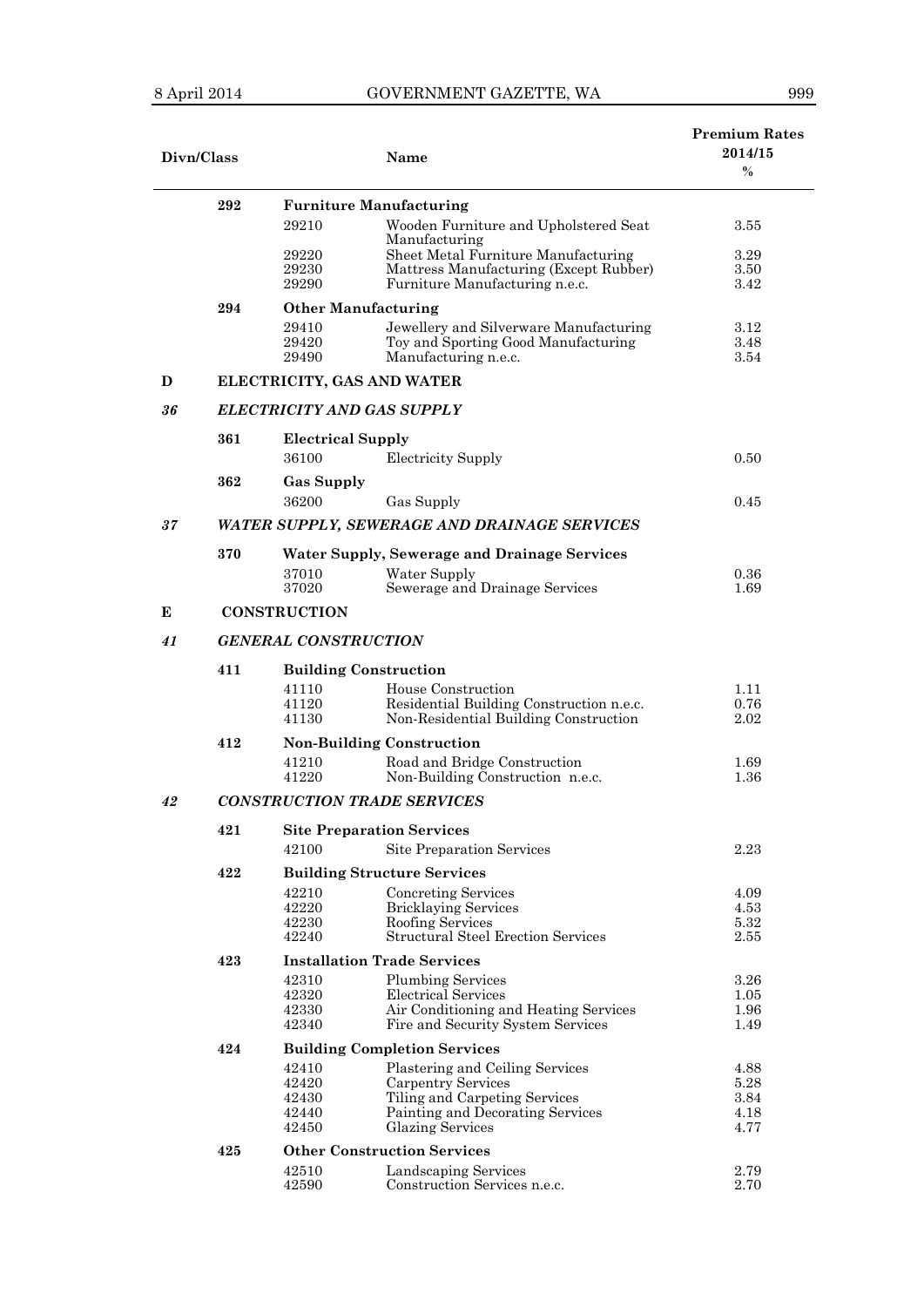| Divn/Class |                                         |                          | <b>Name</b>                                                               | <b>Premium Rates</b><br>2014/15<br>$\%$ |  |  |  |
|------------|-----------------------------------------|--------------------------|---------------------------------------------------------------------------|-----------------------------------------|--|--|--|
| F          |                                         | <b>WHOLESALE TRADE</b>   |                                                                           |                                         |  |  |  |
| 45         |                                         |                          | BASIC MATERIAL WHOLESALING                                                |                                         |  |  |  |
|            | 451                                     |                          | <b>Farm Produce Wholesaling</b>                                           |                                         |  |  |  |
|            |                                         | 45110                    | Wool Wholesaling                                                          | 2.25                                    |  |  |  |
|            |                                         | 45120                    | Cereal Grain Wholesaling                                                  | 2.29                                    |  |  |  |
|            |                                         | 45190                    | Farm Produce and Supplies Wholesaling                                     | 1.82                                    |  |  |  |
|            |                                         |                          | n.e.c.                                                                    |                                         |  |  |  |
|            |                                         | 45191                    | Livestock Wholesaling                                                     | 1.93                                    |  |  |  |
|            | 452                                     |                          | Mineral, Metal and Chemical Wholesaling                                   |                                         |  |  |  |
|            |                                         | 45210<br>45220           | Petroleum Product Wholesaling                                             | 2.02                                    |  |  |  |
|            |                                         | 45230                    | Metal and Mineral Wholesaling<br>Chemical Wholesaling                     | 3.06<br>1.85                            |  |  |  |
|            | 453                                     |                          | <b>Builders Supplies Wholesaling</b>                                      |                                         |  |  |  |
|            |                                         |                          |                                                                           |                                         |  |  |  |
|            |                                         | 45310<br>45390           | Timber Wholesaling<br>Building Supplies Wholesaling n.e.c.                | 1.63<br>1.72                            |  |  |  |
|            |                                         |                          |                                                                           |                                         |  |  |  |
| 46         |                                         |                          | MACHINERY AND MOTOR VEHICLE WHOLESALING                                   |                                         |  |  |  |
|            | 461                                     |                          | <b>Machinery and Equipment Wholesaling</b>                                |                                         |  |  |  |
|            |                                         | 46110                    | Farm and Construction Machinery                                           | 2.49                                    |  |  |  |
|            |                                         |                          | Wholesaling                                                               |                                         |  |  |  |
|            |                                         | 46120                    | Professional Equipment Wholesaling                                        | 0.66                                    |  |  |  |
|            |                                         | 46130<br>46140           | Computer Wholesaling<br>Business Machine Wholesaling n.e.c.               | 0.75<br>0.82                            |  |  |  |
|            |                                         | 46150                    | Electrical and Electronic Equipment                                       | 0.63                                    |  |  |  |
|            |                                         |                          | Wholesaling n.e.c.                                                        |                                         |  |  |  |
|            |                                         | 46190                    | Machinery and Equipment Wholesaling                                       | 1.12                                    |  |  |  |
|            |                                         |                          | n.e.c.                                                                    |                                         |  |  |  |
|            | 462                                     |                          | <b>Motor Vehicle Wholesaling</b>                                          |                                         |  |  |  |
|            |                                         | 46210                    | Car Wholesaling                                                           | 1.09                                    |  |  |  |
|            |                                         | 46220                    | Commercial Vehicle Wholesaling                                            | 1.38                                    |  |  |  |
|            |                                         | 46230<br>46240           | Motor Vehicle New Part Dealing<br>Motor Vehicle Dismantling and Used Part | 1.25<br>1.51                            |  |  |  |
|            |                                         |                          | Dealing                                                                   |                                         |  |  |  |
| 47         | PERSONAL AND HOUSEHOLD GOOD WHOLESALING |                          |                                                                           |                                         |  |  |  |
|            |                                         |                          |                                                                           |                                         |  |  |  |
|            | 471                                     |                          | Food, Drink and Tobacco Wholesaling                                       |                                         |  |  |  |
|            |                                         | 47110                    | Meat Wholesaling                                                          | 3.11                                    |  |  |  |
|            |                                         | 47120<br>47130           | Poultry and Smallgood Wholesaling<br>Dairy Produce Wholesaling            | 2.51<br>1.88                            |  |  |  |
|            |                                         | 47140                    | Fish Wholesaling                                                          | 2.02                                    |  |  |  |
|            |                                         | 47150                    | Fruit and Vegetable Wholesaling                                           | 1.75                                    |  |  |  |
|            |                                         | 47160                    | Confectionery and Soft Drink Wholesaling                                  | 1.96                                    |  |  |  |
|            |                                         | 47170                    | Liquor Wholesaling                                                        | 1.42                                    |  |  |  |
|            |                                         | 47180<br>47190           | Tobacco Product Wholesaling<br>Grocery Wholesaling n.e.c.                 | 1.79<br>2.16                            |  |  |  |
|            |                                         |                          |                                                                           |                                         |  |  |  |
|            | 472                                     |                          | <b>Textile, Clothing and Footwear Wholesaling</b>                         |                                         |  |  |  |
|            |                                         | 47210                    | <b>Textile Product Wholesaling</b>                                        | 1.47                                    |  |  |  |
|            |                                         | 47220<br>47230           | Clothing Wholesaling<br>Footwear Wholesaling                              | 1.22<br>1.27                            |  |  |  |
|            |                                         |                          |                                                                           |                                         |  |  |  |
|            | 473                                     |                          | <b>Household Good Wholesaling</b>                                         |                                         |  |  |  |
|            |                                         | 47310                    | Household Appliance Wholesaling                                           | 1.65                                    |  |  |  |
|            |                                         | 47320<br>47330           | Furniture Wholesaling<br>Floor Covering Wholesaling                       | 2.22<br>1.85                            |  |  |  |
|            |                                         | 47390                    | Household Good Wholesaling n.e.c.                                         | 2.19                                    |  |  |  |
|            | 479                                     | <b>Other Wholesaling</b> |                                                                           |                                         |  |  |  |
|            |                                         | 47910                    |                                                                           |                                         |  |  |  |
|            |                                         | 47920                    | Photographic Equipment Wholesaling<br>Jewellery and Watch Wholesaling     | 1.24<br>1.33                            |  |  |  |
|            |                                         | 47930                    | Toy and Sporting Good Wholesaling                                         | 1.31                                    |  |  |  |
|            |                                         | 47940                    | Book and Magazine Wholesaling                                             | 1.35                                    |  |  |  |
|            |                                         | 47950                    | Paper Product Wholesaling                                                 | 1.44                                    |  |  |  |
|            |                                         | 47960                    | Pharmaceutical and Toiletry Wholesaling<br>Wholesaling n.e.c.             | 1.07                                    |  |  |  |
|            |                                         | 47990                    |                                                                           | 1.54                                    |  |  |  |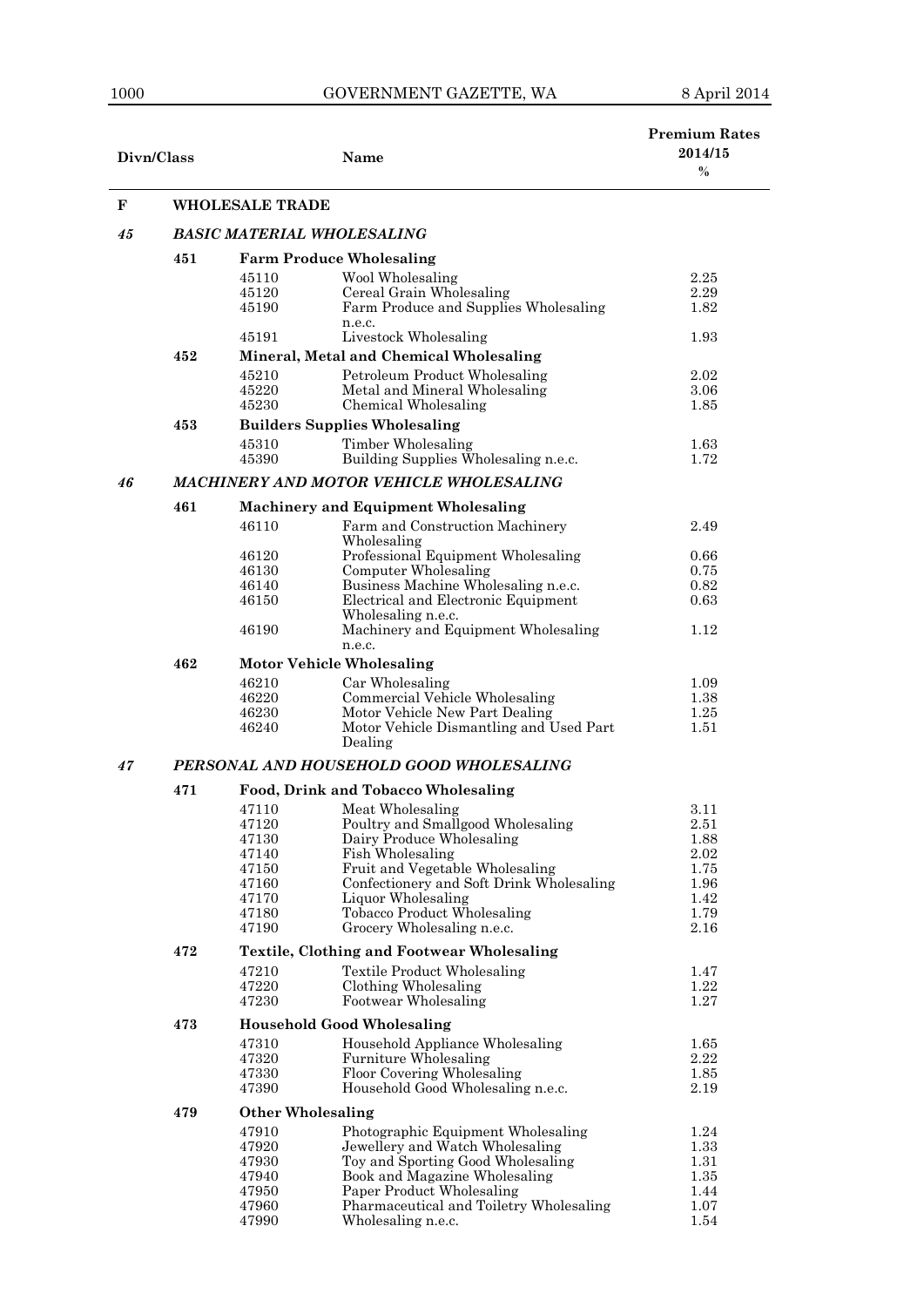## 8 April 2014 GOVERNMENT GAZETTE, WA 1001

| Divn/Class | <b>Name</b>                                                                                                                                                                  | <b>Premium Rates</b><br>2014/15<br>$\frac{0}{0}$ |
|------------|------------------------------------------------------------------------------------------------------------------------------------------------------------------------------|--------------------------------------------------|
| G          | <b>RETAIL TRADE</b>                                                                                                                                                          |                                                  |
| 51         | <b>FOOD RETAILING</b>                                                                                                                                                        |                                                  |
| 511        | <b>Supermarket and Grocery Stores</b>                                                                                                                                        |                                                  |
|            | 51100<br>Supermarket and Grocery Stores                                                                                                                                      | 2.43                                             |
|            |                                                                                                                                                                              |                                                  |
| 512        | <b>Specialised Food Retailing</b>                                                                                                                                            |                                                  |
|            | 51210<br>Fresh Meat and Poultry Retailing                                                                                                                                    | $2.56\,$                                         |
|            | 51211<br>Fish Retailing                                                                                                                                                      | 1.84                                             |
|            | Fruit and Vegetable Retailing<br>51220                                                                                                                                       | 1.99                                             |
|            | 51230<br>Liquor Retailing<br>51240<br>Bread and Cake Retailing                                                                                                               | 1.75<br>2.13                                     |
|            | 51250<br>Takeaway Food Retailing                                                                                                                                             | 1.31                                             |
|            | 51260<br>Milk Vending                                                                                                                                                        | 2.13                                             |
|            | Specialised Food Retailing n.e.c.<br>51290                                                                                                                                   | 1.75                                             |
| 52         | PERSONAL AND HOUSEHOLD GOOD RETAILING                                                                                                                                        |                                                  |
| 521        |                                                                                                                                                                              |                                                  |
|            | <b>Department Stores</b>                                                                                                                                                     |                                                  |
|            | 52100<br>Department Stores                                                                                                                                                   | $2.12\,$                                         |
| 522        | <b>Clothing and Soft Good Retailing</b>                                                                                                                                      |                                                  |
|            | 52210<br>Clothing Retailing                                                                                                                                                  | 1.19                                             |
|            | 52220<br>Footwear Retailing                                                                                                                                                  | 1.18                                             |
|            | 52230<br>Fabrics and Other Soft Good Retailing                                                                                                                               | 1.50                                             |
| 523        | <b>Furniture, Houseware and Appliance Retailing</b>                                                                                                                          |                                                  |
|            | 52310<br><b>Furniture Retailing</b>                                                                                                                                          | 2.14                                             |
|            | 52320<br>Floor Covering Retailing                                                                                                                                            | 1.59                                             |
|            | Domestic Hardware and Houseware<br>52330<br>Retailing                                                                                                                        | 1.94                                             |
|            | 52340<br>Domestic Appliance Retailing<br>52350<br>Recorded Music Retailing                                                                                                   | 1.12<br>1.21                                     |
| 524        | <b>Recreational Good Retailing</b>                                                                                                                                           |                                                  |
|            | 52410<br>Sport and Camping Equipment Retailing                                                                                                                               | 1.18                                             |
|            | 52420<br>Toy and Game Retailing                                                                                                                                              | 0.88                                             |
|            | Newspaper, Book and Stationery Retailing<br>52430                                                                                                                            | 0.85                                             |
|            | Photographic Equipment Retailing<br>52440                                                                                                                                    | 0.91                                             |
|            | Marine Equipment Retailing<br>52450                                                                                                                                          | 1.34                                             |
| 525        | <b>Other Personal and Household Good Retailing</b>                                                                                                                           |                                                  |
|            | Pharmaceutical, Cosmetic and Toiletry<br>52510<br>Retailing                                                                                                                  | 0.66                                             |
|            | 52520<br>Antique and Used Good Retailing                                                                                                                                     | 1.32                                             |
|            | Garden Supplies Retailing<br>52530                                                                                                                                           | 1.71                                             |
|            | 52540<br><b>Flower Retailing</b>                                                                                                                                             | 1.31                                             |
|            | Watch and Jewellery Retailing<br>52550<br>52590<br>Retailing n.e.c.                                                                                                          | 0.95<br>1.33                                     |
| 526        | <b>Household Equipment Repair Services</b>                                                                                                                                   |                                                  |
|            | 52610<br>Household Equipment Repair Services                                                                                                                                 | 1.58                                             |
|            | (Electrical)<br>Household Equipment Repair Services n.e.c.<br>52690                                                                                                          | 1.38                                             |
|            |                                                                                                                                                                              |                                                  |
| 53         | <b>MOTOR VEHICLE RETAILING AND SERVICES</b>                                                                                                                                  |                                                  |
| 531        | <b>Motor Vehicle Retailing</b>                                                                                                                                               |                                                  |
|            |                                                                                                                                                                              |                                                  |
|            |                                                                                                                                                                              |                                                  |
|            |                                                                                                                                                                              |                                                  |
| 532        | <b>Motor Vehicle Services</b>                                                                                                                                                |                                                  |
|            | 53210                                                                                                                                                                        | $2.26\,$                                         |
|            | 53110<br>Car Retailing<br>53120<br>Motor Cycle Dealing<br>53130<br>Trailer and Caravan Dealing<br><b>Automotive Fuel Retailing</b><br>52990<br>Automotive Flootmool Services | 0.99<br>1.16<br>1.10<br>$1$ $Q1$                 |

| 53210 | Automotive Fuel Retailing             | 2.26 |
|-------|---------------------------------------|------|
| 53220 | <b>Automotive Electrical Services</b> | 1.81 |
| 53230 | Smash Repairing                       | 1.90 |
| 53240 | Tyre Retailing                        | 2.46 |
| 53290 | Automotive Repair and Services n.e.c. | 2.49 |
|       |                                       |      |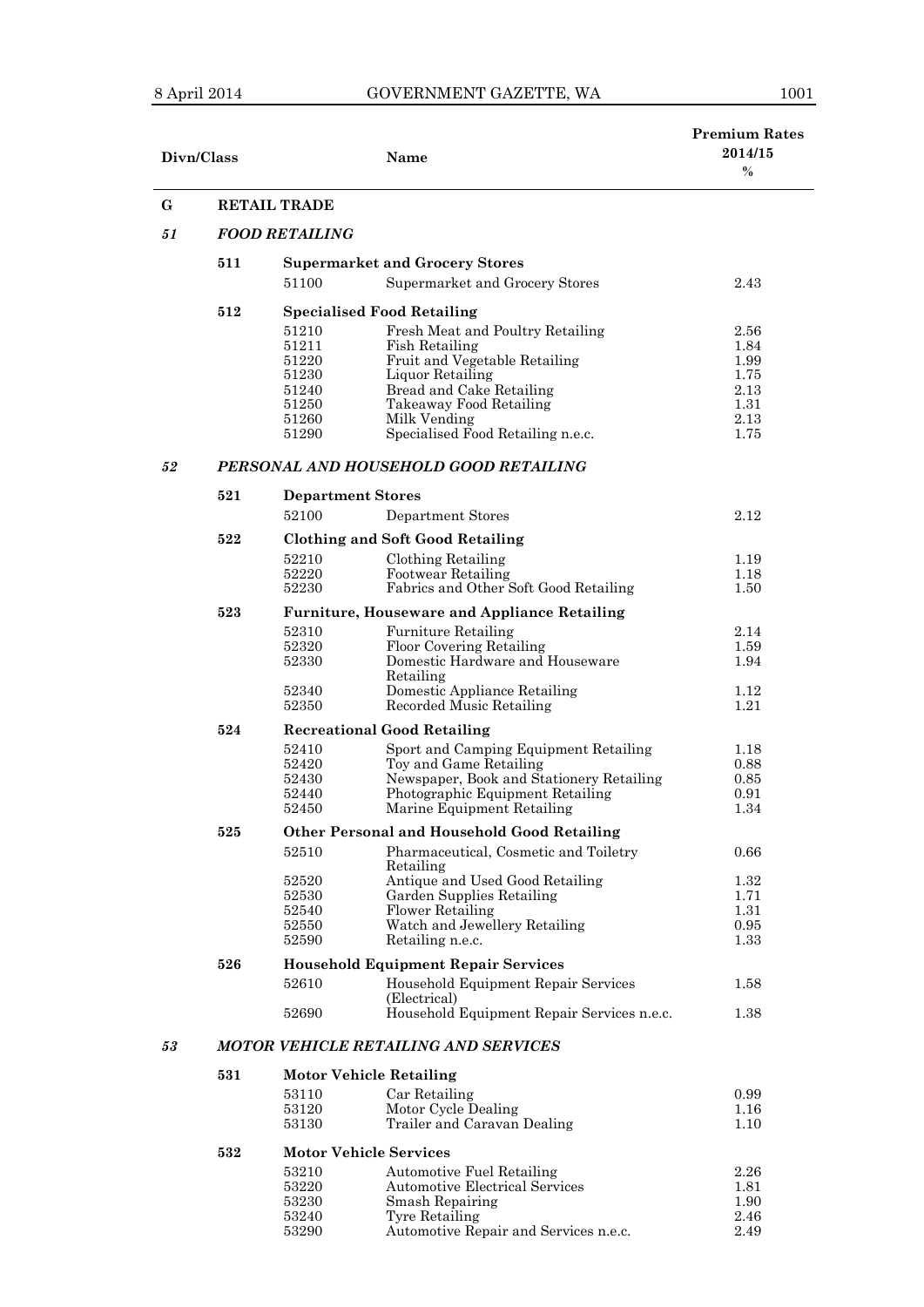| Divn/Class |                                      | <b>Name</b>                                                                                          |              |  |  |
|------------|--------------------------------------|------------------------------------------------------------------------------------------------------|--------------|--|--|
| H          | ACCOMMODATION, CAFES AND RESTAURANTS |                                                                                                      |              |  |  |
| 57         | ACCOMMODATION, CAFES AND RESTAURANTS |                                                                                                      |              |  |  |
|            | 571                                  | Accommodation<br>Accommodation<br>57100                                                              | 2.43         |  |  |
|            | 572                                  | <b>Pubs, Taverns and Bars</b><br>57200<br>Pubs, Taverns and Bars                                     | 1.77         |  |  |
|            | 573                                  | <b>Cafes and Restaurants</b><br>Cafes and Restaurants<br>57300                                       | 2.46         |  |  |
|            | 574                                  | Clubs (Hospitality)<br>57400<br>Clubs (Hospitality)                                                  | 1.55         |  |  |
| I          |                                      | <b>TRANSPORT AND STORAGE</b>                                                                         |              |  |  |
| 61         |                                      | <b>ROAD TRANSPORT</b>                                                                                |              |  |  |
|            | 611                                  | <b>Road Freight Transport</b>                                                                        |              |  |  |
|            |                                      | 61100<br>Road Freight Transport                                                                      | 4.72         |  |  |
|            | 612                                  | <b>Road Passenger Transport</b>                                                                      |              |  |  |
|            |                                      | 61210<br>Long Distance Bus Transport<br>61220<br>Short Distance Bus Transport (Including<br>Tramway) | 2.81<br>2.01 |  |  |
|            |                                      | 61230<br>Taxi and Other Road Passenger Transport                                                     | 2.18         |  |  |
| 62         | <b>RAIL TRANSPORT</b>                |                                                                                                      |              |  |  |
|            | 620                                  | <b>Rail Transport</b>                                                                                |              |  |  |
|            |                                      | 62000<br>Rail Transport<br><b>WATER TRANSPORT</b>                                                    | 2.20         |  |  |
| 63         |                                      |                                                                                                      |              |  |  |
|            | 630                                  | <b>Water Transport</b>                                                                               |              |  |  |
|            |                                      | 63010<br>International Sea Transport<br>63020<br>Coastal Water Transport                             | 2.75<br>2.89 |  |  |
|            |                                      | 63030<br><b>Inland Water Transport</b>                                                               | 2.54         |  |  |
| 64         | AIR AND SPACE TRANSPORT              |                                                                                                      |              |  |  |
|            | 640                                  |                                                                                                      |              |  |  |
|            |                                      | Scheduled International Air Transport<br>64010                                                       | 1.53         |  |  |
|            |                                      | Scheduled Domestic Air Transport<br>64020<br>64030<br>Non-Scheduled Air and Space Transport          | 2.17<br>1.31 |  |  |
| 65         | <b>OTHER TRANSPORT</b>               |                                                                                                      |              |  |  |
|            | 650                                  | <b>Other Transport</b>                                                                               |              |  |  |
|            |                                      | 65010<br>Pipeline Transport<br>65090<br>Transport n.e.c.                                             | 0.87<br>1.19 |  |  |
| 66         |                                      | <b>SERVICES TO TRANSPORT</b>                                                                         |              |  |  |
|            | 661                                  | <b>Services to Road Transport</b>                                                                    |              |  |  |
|            |                                      | 66110<br>Parking Services<br>66190<br>Services to Road Transport n.e.c.                              | 1.95<br>1.91 |  |  |
|            | 662                                  | <b>Services to Water Transport</b>                                                                   |              |  |  |
|            |                                      | 66210<br>Stevedoring                                                                                 | 3.50         |  |  |
|            |                                      | Water Transport Terminals<br>66220<br>66230<br>Port Operators                                        | 2.79<br>1.92 |  |  |
|            |                                      | 66290<br>Services to Water Transport n.e.c.                                                          | 2.24         |  |  |
|            |                                      | 66291<br>Salvage Service, Marine                                                                     | 2.51         |  |  |
|            | 663                                  | <b>Services to Air Transport</b>                                                                     |              |  |  |
|            |                                      | 66300<br>Services to Air Transport                                                                   | 1.29         |  |  |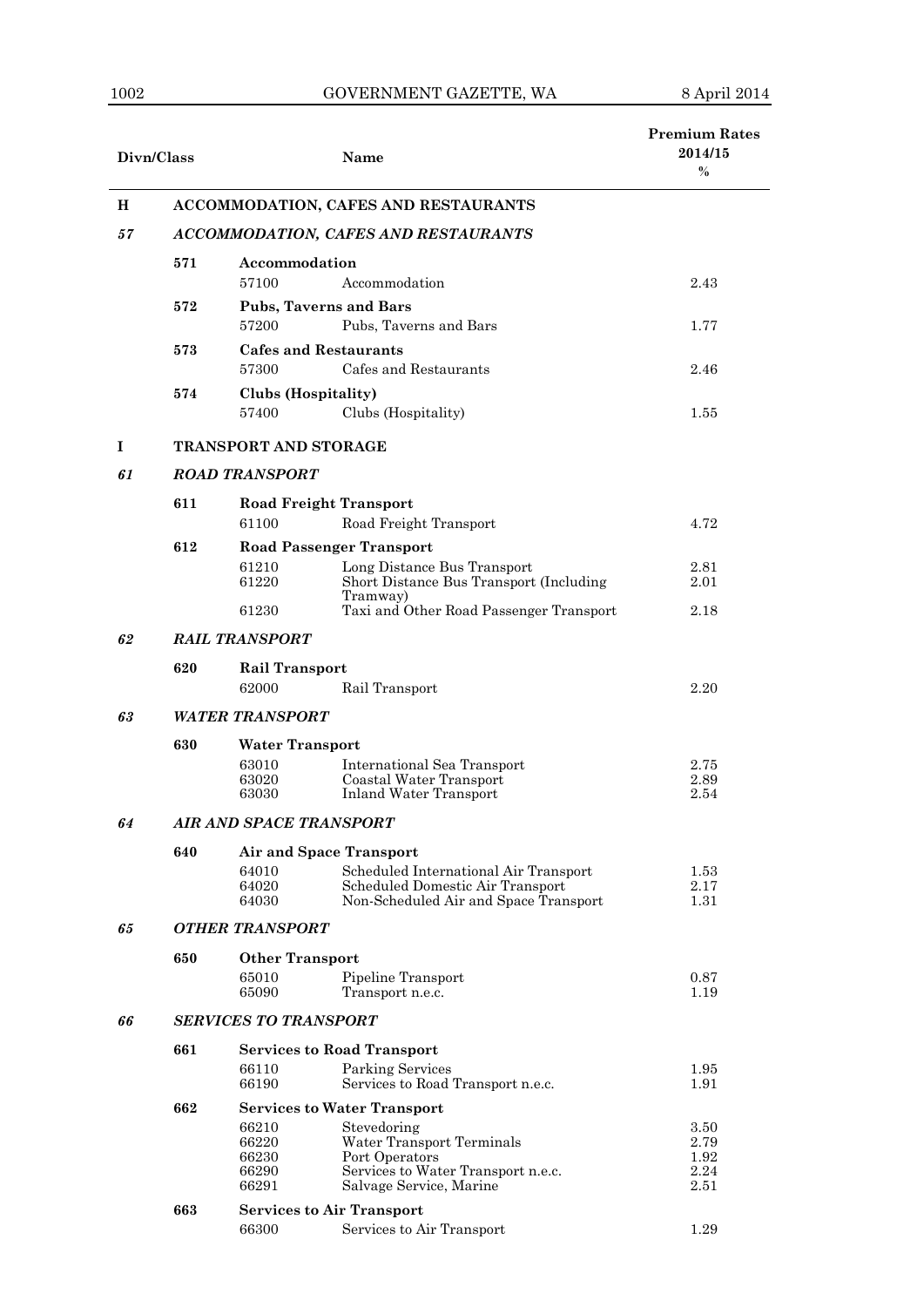## 8 April 2014 GOVERNMENT GAZETTE, WA

| Divn/Class |                                |                               | <b>Name</b>                               | <b>Premium Rates</b><br>2014/15<br>$\%$ |  |
|------------|--------------------------------|-------------------------------|-------------------------------------------|-----------------------------------------|--|
|            | 664                            |                               | <b>Other Services to Transport</b>        |                                         |  |
|            |                                | 66410                         | <b>Travel Agency Services</b>             | 0.47                                    |  |
|            |                                | 66420                         | Road Freight Forwarding                   | 1.81                                    |  |
|            |                                | 66430                         | Freight Forwarding (Except Road)          | 1.15                                    |  |
|            |                                | 66440                         | Customs Agency Services                   | 0.95                                    |  |
|            |                                | 66490                         | Services to Transport n.e.c.              | 1.48                                    |  |
| 67         | <i><b>STORAGE</b></i>          |                               |                                           |                                         |  |
|            |                                | 67010                         | Grain Storage                             | 1.46                                    |  |
|            |                                | 67090                         | Storage n.e.c.                            | 1.28                                    |  |
| J          |                                | <b>COMMUNICATION SERVICES</b> |                                           |                                         |  |
| 71         |                                | <b>COMMUNICATION SERVICES</b> |                                           |                                         |  |
|            |                                |                               |                                           |                                         |  |
|            | 711                            |                               | <b>Postal and Courier Services</b>        |                                         |  |
|            |                                | 71110                         | Postal Services                           | 1.67                                    |  |
|            |                                | 71120                         | Courier Services                          | 2.53                                    |  |
|            | 712                            |                               | <b>Telecommunication Services</b>         |                                         |  |
|            |                                | 71200                         | Telecommunication Services                | 0.36                                    |  |
|            |                                |                               |                                           |                                         |  |
| K          |                                | <b>FINANCE AND INSURANCE</b>  |                                           |                                         |  |
| 73         | <b>FINANCE</b>                 |                               |                                           |                                         |  |
|            | 731                            | <b>Central Bank</b>           |                                           |                                         |  |
|            |                                | 73100                         | Central Bank                              | 0.27                                    |  |
|            | 732                            |                               | <b>Deposit Taking Financiers</b>          |                                         |  |
|            |                                | 73210                         | Banks                                     | 0.40                                    |  |
|            |                                | 73220                         | <b>Building Societies</b>                 | 0.29                                    |  |
|            |                                | 73230                         | Credit Unions                             | 0.25                                    |  |
|            |                                | 73240                         | Money Market Dealers                      | 0.32                                    |  |
|            |                                | 73290                         | Deposit Taking Financiers n.e.c.          | 0.29                                    |  |
|            | 733<br><b>Other Financiers</b> |                               |                                           |                                         |  |
|            |                                | 73300                         | Other Financiers                          | 0.29                                    |  |
|            | 734                            |                               | <b>Financial Asset Investors</b>          |                                         |  |
|            |                                | 73400                         | <b>Financial Asset Investors</b>          | 0.25                                    |  |
| 74         |                                | <b>INSURANCE</b>              |                                           |                                         |  |
|            |                                |                               |                                           |                                         |  |
|            | 741                            |                               | Life Insurance and Superannuation Funds   |                                         |  |
|            |                                | 74110                         | Life Insurance                            | 0.28                                    |  |
|            |                                | 74120                         | Superannuation Funds                      | 0.25                                    |  |
|            | 742                            | Other Insurance               |                                           |                                         |  |
|            |                                | 74210                         | Health Insurance                          | 0.44                                    |  |
|            |                                | 74220                         | General Insurance                         | 0.40                                    |  |
| 75         |                                |                               | <b>SERVICES TO FINANCE AND INSURANCE</b>  |                                         |  |
|            | 751                            |                               | <b>Services to Finance and Investment</b> |                                         |  |
|            |                                | 75110                         | <b>Financial Asset Broking Services</b>   | 0.25                                    |  |
|            |                                | 75190                         | Services to Finance and Investment n.e.c. | 0.25                                    |  |
|            | 752                            |                               | <b>Services to Insurance</b>              |                                         |  |
|            |                                | 75200                         | Services to Insurance                     | 0.34                                    |  |
| L          |                                |                               |                                           |                                         |  |
|            |                                |                               | <b>PROPERTY AND BUSINESS SERVICES</b>     |                                         |  |
| 77         |                                | <b>PROPERTY SERVICES</b>      |                                           |                                         |  |
|            | 771                            |                               | <b>Property Operators and Developers</b>  |                                         |  |
|            |                                | 77110                         | <b>Residential Property Operators</b>     | 0.89                                    |  |
|            |                                | 77120                         | Commercial Property Operators and         | 0.73                                    |  |

Developers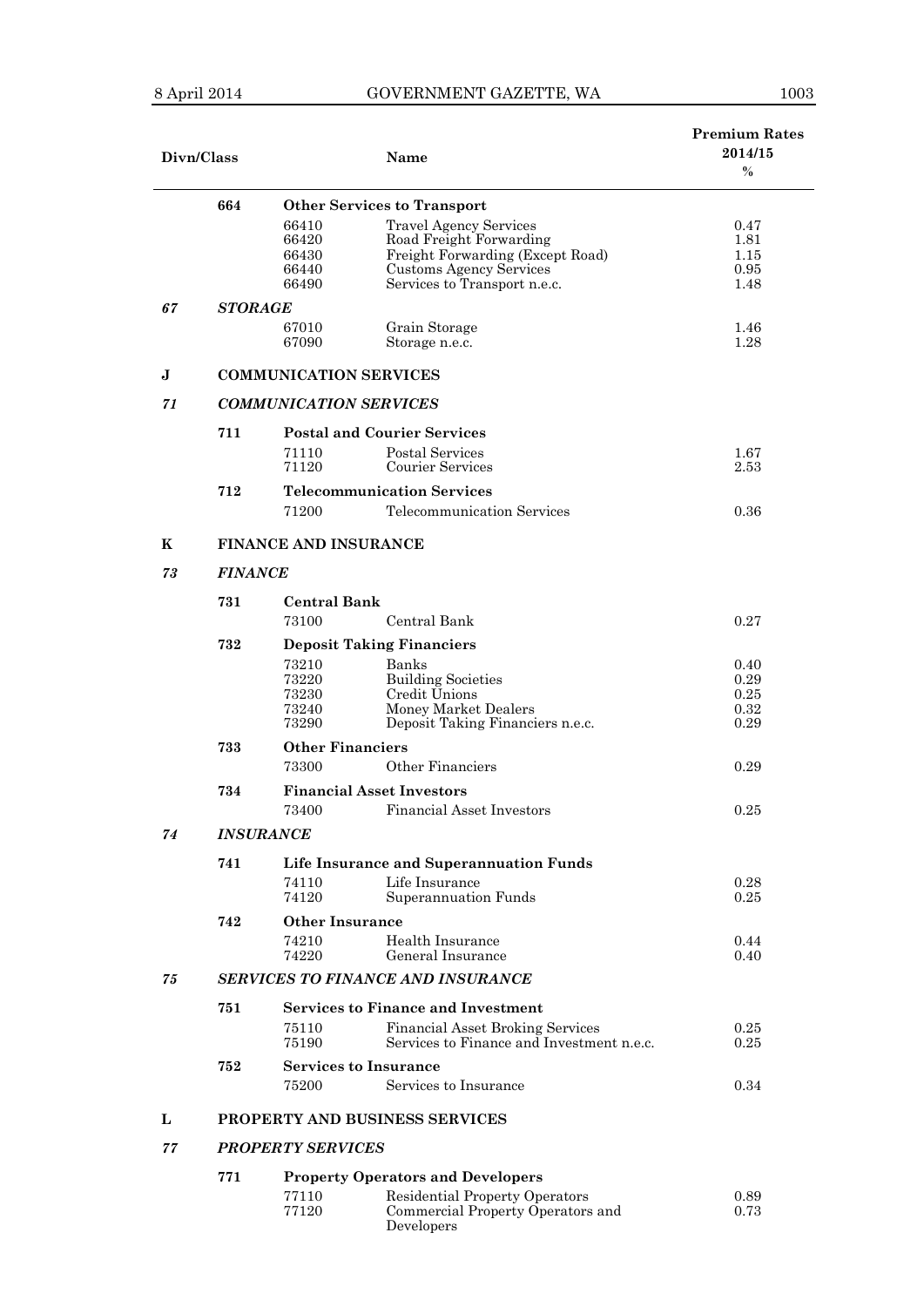| Divn/Class |     |                                    | <b>Name</b>                                                                       | <b>Premium Rates</b><br>2014/15<br>$\%$ |  |
|------------|-----|------------------------------------|-----------------------------------------------------------------------------------|-----------------------------------------|--|
|            | 772 |                                    |                                                                                   |                                         |  |
|            |     | <b>Real Estate Agents</b><br>77200 | Real Estate Agents                                                                | 0.27                                    |  |
|            |     |                                    |                                                                                   |                                         |  |
|            | 773 | 77300                              | <b>Non-Financial Asset Investors</b><br>Non-Financial Asset Investors             |                                         |  |
|            |     |                                    |                                                                                   | 0.84                                    |  |
|            | 774 |                                    | Machinery and Equipment Hiring and Leasing                                        |                                         |  |
|            |     | 77410<br>77420                     | Motor Vehicle Hiring<br>Other Transport Equipment Leasing                         | 2.07<br>2.18                            |  |
|            |     | 77430                              | Plant Hiring or Leasing                                                           | 2.23                                    |  |
| 78         |     | <b>BUSINESS SERVICES</b>           |                                                                                   |                                         |  |
|            | 781 | <b>Scientific Research</b>         |                                                                                   |                                         |  |
|            |     | 78100                              | Scientific Research                                                               | 0.29                                    |  |
|            | 782 | <b>Technical Services</b>          |                                                                                   |                                         |  |
|            |     | 78210                              | Architectural Services                                                            | 0.25                                    |  |
|            |     | 78220                              | <b>Surveying Services</b>                                                         | 0.45                                    |  |
|            |     | 78230                              | <b>Consulting Engineering Services</b>                                            | 0.25                                    |  |
|            |     | 78290                              | Technical Services n.e.c.                                                         | 0.72                                    |  |
|            | 783 | <b>Computer Services</b>           |                                                                                   |                                         |  |
|            |     | 78310                              | Data Processing Services                                                          | $0.25\,$                                |  |
|            |     | 78320<br>78330                     | Information Storage and Retrieval Services<br>Computer Maintenance Services       | 0.26<br>0.25                            |  |
|            |     | 78340                              | <b>Computer Consultancy Services</b>                                              | 0.25                                    |  |
|            | 784 |                                    | <b>Legal and Accounting Services</b>                                              |                                         |  |
|            |     | 78410                              | Legal Services                                                                    | 0.31                                    |  |
|            |     | 78420                              | <b>Accounting Services</b>                                                        | 0.25                                    |  |
|            | 785 |                                    | <b>Marketing and Business Management Services</b>                                 |                                         |  |
|            |     | 78510                              | <b>Advertising Services</b>                                                       | 0.45                                    |  |
|            |     | 78520                              | Commercial Art and Display Services                                               | 0.77                                    |  |
|            |     | 78530                              | Market Research Services                                                          | 0.49                                    |  |
|            |     | 78540<br>78550                     | <b>Business Administrative Services</b><br><b>Business Management Services</b>    | 0.45<br>0.45                            |  |
|            |     |                                    |                                                                                   |                                         |  |
|            | 786 |                                    | <b>Other Business Services</b>                                                    |                                         |  |
|            |     | 78610<br>78620                     | <b>Employment Placement Services</b><br>Contract Staff Services - Predominantly   | 3.75<br>1.30                            |  |
|            |     |                                    | Clerical Staff                                                                    |                                         |  |
|            |     | 78621                              | Contract Staff Services - n.e.c. (rate as per                                     |                                         |  |
|            |     |                                    | Industry)                                                                         |                                         |  |
|            |     | 78630<br>78640                     | Secretarial Services<br>Security and Investigative Services (Except)              | 0.38<br>3.14                            |  |
|            |     |                                    | Police)                                                                           |                                         |  |
|            |     | 78650                              | Pest Control Services                                                             | 3.70                                    |  |
|            |     | 78660                              | Cleaning Services                                                                 | 2.94                                    |  |
|            |     | 78670<br>78690                     | Contract Packing Services n.e.c.<br>Business Services n.e.c.                      | 3.33<br>1.71                            |  |
|            |     |                                    |                                                                                   |                                         |  |
| М          |     |                                    | <b>GOVERNMENT ADMINISTRATION AND DEFENCE</b>                                      |                                         |  |
| 81         |     |                                    | <b>GOVERNMENT ADMINISTRATION</b>                                                  |                                         |  |
|            | 811 |                                    | <b>Government Administration</b>                                                  |                                         |  |
|            |     | 81110                              | Central Government Administration                                                 | 0.69                                    |  |
|            |     | 81120                              | State Government Administration                                                   | 0.73                                    |  |
|            |     | 81130                              | Local Government Administration (only<br>applicable to entities not participating | 0.84                                    |  |
|            |     |                                    | in the Local Government Insurance Service                                         |                                         |  |
|            |     |                                    | - WorkCare scheme)                                                                |                                         |  |
|            | 812 | <b>Justice</b>                     |                                                                                   |                                         |  |
|            |     | 81200                              | Justice                                                                           | 0.54                                    |  |
|            | 813 |                                    | <b>Foreign Government Representation</b>                                          |                                         |  |
|            |     | 81300                              |                                                                                   | 0.68                                    |  |
|            |     |                                    | Foreign Government Representation                                                 |                                         |  |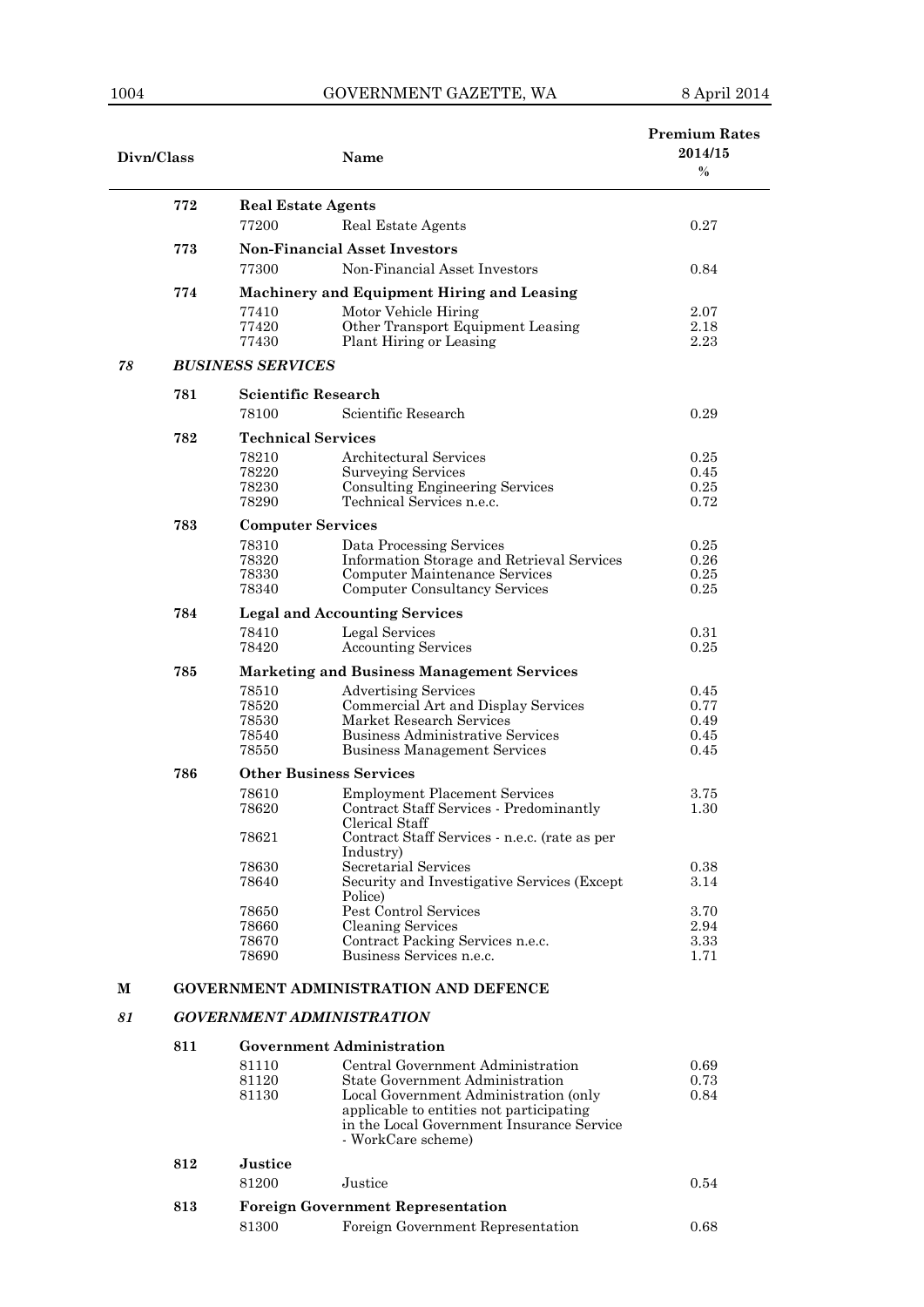| Divn/Class   |                        |                            | Name                                                                     | <b>Premium Rates</b><br>2014/15<br>$\%$ |
|--------------|------------------------|----------------------------|--------------------------------------------------------------------------|-----------------------------------------|
| 82           | <b>DEFENCE</b>         |                            |                                                                          |                                         |
|              | 820                    | Defence<br>82000           | Defence                                                                  | 0.70                                    |
| N            |                        | <b>EDUCATION</b>           |                                                                          |                                         |
| 84           |                        | <b>EDUCATION</b>           |                                                                          |                                         |
|              | 841                    |                            | <b>Preschool Education</b>                                               |                                         |
|              |                        | 84100                      | Preschool Education                                                      | 1.00                                    |
|              | 842                    | <b>School Education</b>    |                                                                          |                                         |
|              |                        | 84210                      | Primary Education                                                        | 0.60                                    |
|              |                        | 84220                      | Secondary Education                                                      | 0.73                                    |
|              |                        | 84230                      | Combined Primary and Secondary                                           | 1.70                                    |
|              |                        | 84240                      | Education<br>Special School Education                                    | 1.89                                    |
|              | 843                    |                            | <b>Post School Education</b>                                             |                                         |
|              |                        | 84310                      | <b>Higher Education</b>                                                  | 0.32                                    |
|              |                        | 84320                      | Technical and Further Education                                          | 0.89                                    |
|              | 844                    | <b>Other Education</b>     |                                                                          |                                         |
|              |                        | 84400                      | Other Education                                                          | 0.98                                    |
| O            |                        |                            | HEALTH AND COMMUNITY SERVICES                                            |                                         |
| 86           | <b>HEALTH SERVICES</b> |                            |                                                                          |                                         |
|              | 861                    |                            | <b>Hospitals and Nursing Homes</b>                                       |                                         |
|              |                        | 86110                      | Hospitals (Except Psychiatric Hospitals)                                 | 2.00                                    |
|              |                        | 86120                      | Psychiatric Hospitals                                                    | 2.39                                    |
|              | 862                    | 86130                      | Nursing Homes<br><b>Medical and Dental Services</b>                      | 3.53                                    |
|              |                        | 86210                      | General Practice Medical Services                                        | 0.77                                    |
|              |                        | 86220                      | Specialist Medical Services                                              | 0.40                                    |
|              |                        | 86230                      | <b>Dental Services</b>                                                   | 0.45                                    |
|              | 863                    |                            | <b>Other Health Services</b>                                             |                                         |
|              |                        | 86310                      | Pathology Services                                                       | 0.68                                    |
|              |                        | 86320                      | Optometry and Optical Dispensing                                         | 0.35                                    |
|              |                        | 86330<br>86340             | <b>Ambulance Services</b><br><b>Community Health Centres</b>             | 2.39<br>1.54                            |
|              |                        | 86350                      | Physiotherapy Services                                                   | 0.25                                    |
|              |                        | 86360                      | Chiropractic Services                                                    | $\rm 0.25$                              |
|              |                        | 86390                      | Health Services n.e.c.                                                   | 0.83                                    |
|              | 864                    | <b>Veterinary Services</b> |                                                                          |                                         |
|              |                        | 86400                      | Veterinary Services                                                      | 1.51                                    |
| 87           |                        | <b>COMMUNITY SERVICES</b>  |                                                                          |                                         |
|              | 871                    | <b>Child Care Services</b> |                                                                          |                                         |
|              |                        | 87100                      | Child Care Services                                                      | 2.04                                    |
|              | 872                    |                            | <b>Community Care Services</b>                                           |                                         |
|              |                        | 87210                      | Accommodation for the Aged                                               | 4.23                                    |
|              |                        | 87220<br>87290             | Residential Care Services n.e.c.<br>Non-Residential Care Services n.e.c. | $3.27\,$<br>2.69                        |
| $\mathbf{P}$ |                        |                            | <b>CULTURAL AND RECREATIONAL SERVICES</b>                                |                                         |
| 91           |                        |                            | MOTION PICTURE, RADIO AND TELEVISION SERVICES                            |                                         |
|              |                        |                            |                                                                          |                                         |
|              | 911                    |                            | <b>Film and Video Services</b>                                           |                                         |

| 91110 | Film and Video Production   | 0.72 |
|-------|-----------------------------|------|
| 91120 | Film and Video Distribution | 0.58 |
| 91130 | Motion Picture Exhibition   | 0.60 |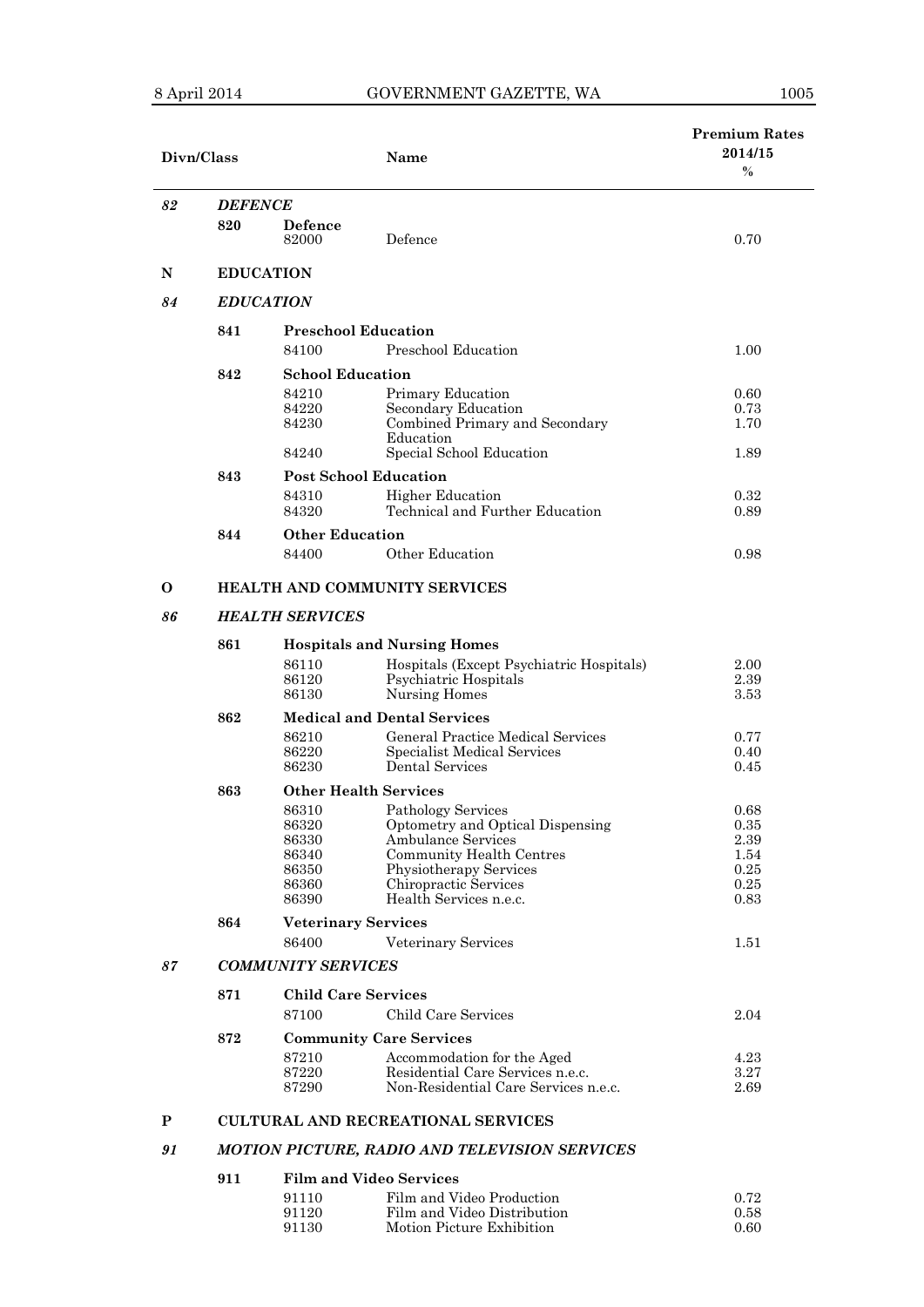J.

| Divn/Class |                          |                                | <b>Name</b>                                                      | <b>Premium Rates</b><br>2014/15<br>$\frac{0}{0}$ |  |
|------------|--------------------------|--------------------------------|------------------------------------------------------------------|--------------------------------------------------|--|
|            | 912                      |                                | <b>Radio and Television Services</b>                             |                                                  |  |
|            |                          | 91210<br>91220                 | Radio Services<br><b>Television Services</b>                     | 0.29<br>0.39                                     |  |
| 92         |                          |                                | <b>LIBRARIES, MUSEUMS AND THE ARTS</b>                           |                                                  |  |
|            | 921                      | Libraries                      |                                                                  |                                                  |  |
|            |                          | 92100                          | Libraries                                                        | 1.34                                             |  |
|            | 922                      | Museums<br>92200               | Museums                                                          | 1.51                                             |  |
|            | 923                      | Parks and Gardens              |                                                                  |                                                  |  |
|            |                          | 92310<br>92390                 | Zoological and Botanic Gardens<br>Recreational Parks and Gardens | 1.86<br>1.86                                     |  |
|            | 924                      | $\operatorname{\textbf{Arts}}$ |                                                                  |                                                  |  |
|            |                          | 92410<br>92420                 | Music and Theatre Productions<br>Creative Arts                   | 1.57<br>2.44                                     |  |
|            | 925                      | <b>Services to the Arts</b>    |                                                                  |                                                  |  |
|            |                          | 92510                          | Sound Recording Studios                                          | 1.36                                             |  |
|            |                          | 92520<br>92590                 | Performing Arts Venues<br>Services to the Arts n.e.c             | 1.39<br>1.31                                     |  |
| 93         |                          | <b>SPORT AND RECREATION</b>    |                                                                  |                                                  |  |
|            | 931                      | Sport                          |                                                                  |                                                  |  |
|            |                          | 93110                          | Horse and Dog Racing                                             | 4.11                                             |  |
|            |                          | 93120<br>93121                 | Sports Grounds and Facilities n.e.c.<br>Speedway Operation       | 1.63<br>2.06                                     |  |
|            |                          | 93190                          | Sports and Services to Sports n.e.c.                             | 1.64                                             |  |
|            | 932                      | <b>Gambling Services</b>       |                                                                  |                                                  |  |
|            |                          | 93210                          | Lotteries                                                        | 1.32                                             |  |
|            |                          | 93220<br>93290                 | Casinos<br>Gambling Services n.e.c.                              | 1.72<br>1.45                                     |  |
|            | 933                      |                                | <b>Other Recreation Services</b>                                 |                                                  |  |
|            |                          | 93300                          | Other Recreation Services                                        | 1.66                                             |  |
| Q          |                          |                                | PERSONAL AND OTHER SERVICES                                      |                                                  |  |
| 95         | <b>PERSONAL SERVICES</b> |                                |                                                                  |                                                  |  |
|            | 951                      |                                | <b>Personal and Household Goods Hiring</b>                       |                                                  |  |
|            |                          | 95110<br>95190                 | Video Hire Outlets<br>Personal and Household Goods Hiring n.e.c. | 2.04<br>2.21                                     |  |
|            | 952                      |                                | <b>Other Personal Services</b>                                   |                                                  |  |
|            |                          | 95210                          | Laundries and Dry-Cleaners (Excluding                            | 2.74                                             |  |
|            |                          | 95211                          | Industrial Laundries)<br>Industrial Laundries                    | 3.06                                             |  |
|            |                          | 95220                          | Photographic Film Processing                                     | 2.11                                             |  |
|            |                          | 95230                          | Photographic Studios                                             | 1.92                                             |  |
|            |                          | 95240                          | Funeral Directors, Crematoria and<br>Cemeteries                  | 2.76                                             |  |
|            |                          | 95250                          | <b>Gardening Services</b>                                        | 3.85                                             |  |
|            |                          | 95260<br>95290                 | Hairdressing and Beauty Salons<br>Personal Services n.e.c.       | 1.11<br>2.09                                     |  |
| 96         |                          | <b>OTHER SERVICES</b>          |                                                                  |                                                  |  |
|            | 961                      |                                | <b>Religious Organisations</b>                                   |                                                  |  |
|            |                          | 96100                          | Religious Organisations                                          | 1.05                                             |  |
|            | 962                      | <b>Interest Groups</b>         |                                                                  |                                                  |  |
|            |                          | 96210                          | Business and Professional Associations                           | 0.51                                             |  |
|            |                          | 96220<br>96290                 | Labour Associations<br>Interest Groups n.e.c.                    | 0.68<br>0.96                                     |  |
|            |                          |                                |                                                                  |                                                  |  |